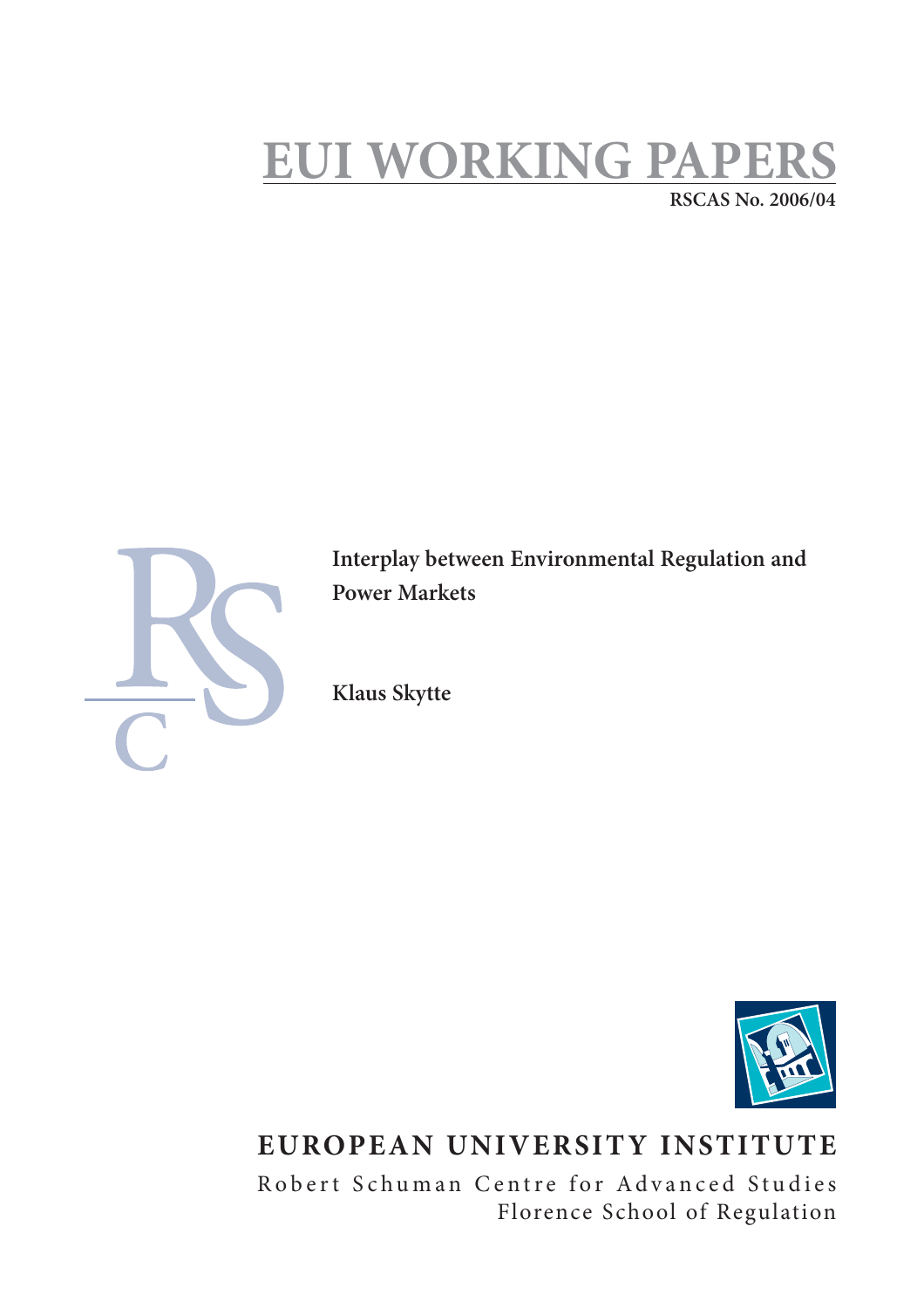## **EUROPEAN UNIVERSITY INSTITUTE, FLORENCE ROBERT SCHUMAN CENTRE FOR ADVANCED STUDIES**

*Interplay between Environmental Regulation and Power Markets* 

**KLAUS SKYTTE**

EUI Working Paper **RSCAS** No. 2006/04 **BADIA FIESOLANA, SAN DOMENICO DI FIESOLE (FI)**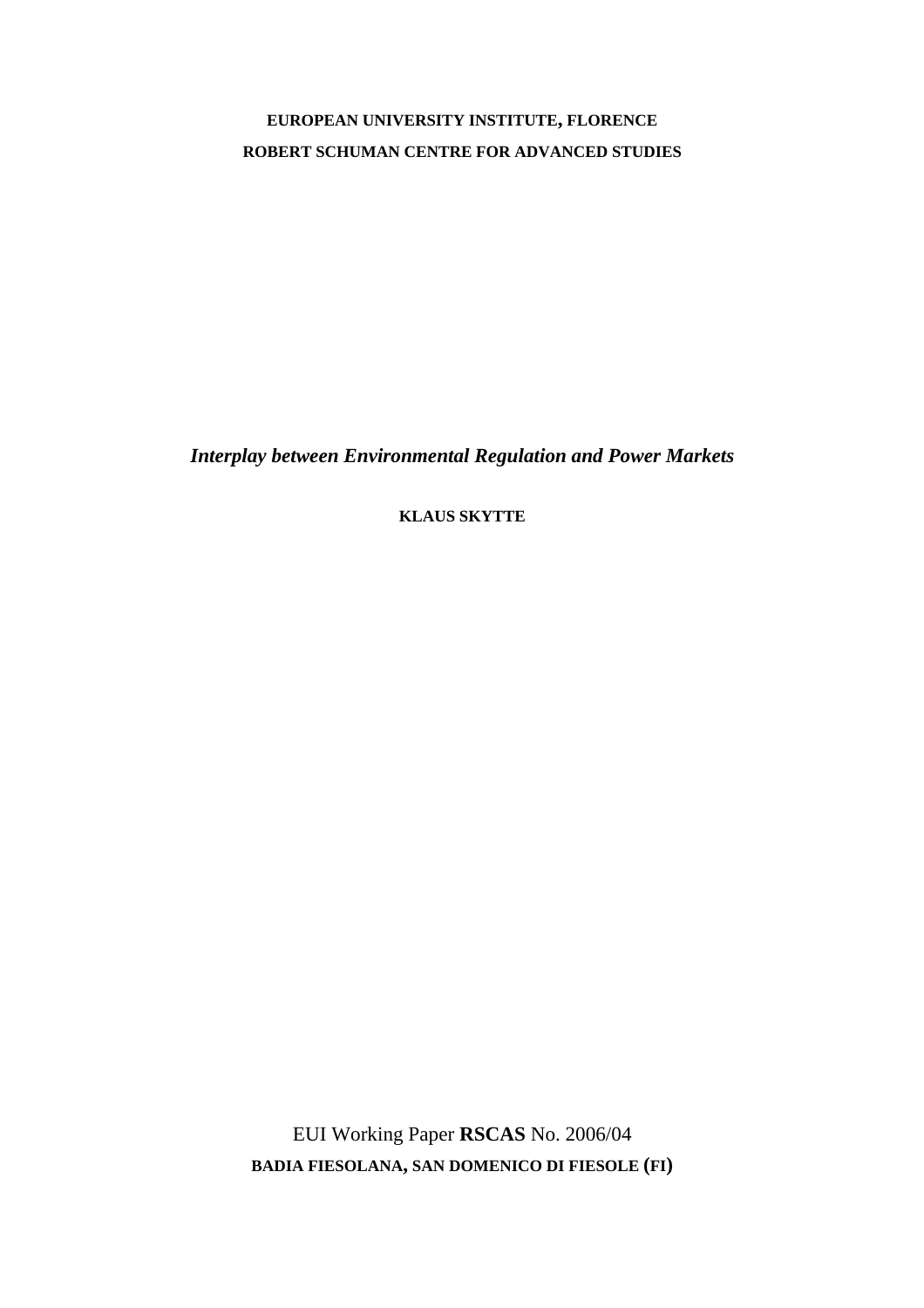All rights reserved.

No part of this publication may be reproduced, distributed or utilised in any form or by any means, electronic, mechanical, or otherwise, without the prior permission in writing from the Robert Schuman Centre for Advanced Studies.

Download and print of the electronic edition for teaching or research non commercial use is permitted on fair use grounds—one readable copy per machine and one printed copy per page. Each copy should include the notice of copyright.

Permission for quotation should be addressed directly to the author(s). See contact details at end of text. Source should be acknowledged.

ISSN 1028-3625

© 2006 Klaus Skytte

Printed in Italy in February 2006 European University Institute Badia Fiesolana I—50016 San Domenico di Fiesole (FI) Italy http://www.iue.it/RSCAS/Publications/ http://cadmus.iue.it/dspace/index.jsp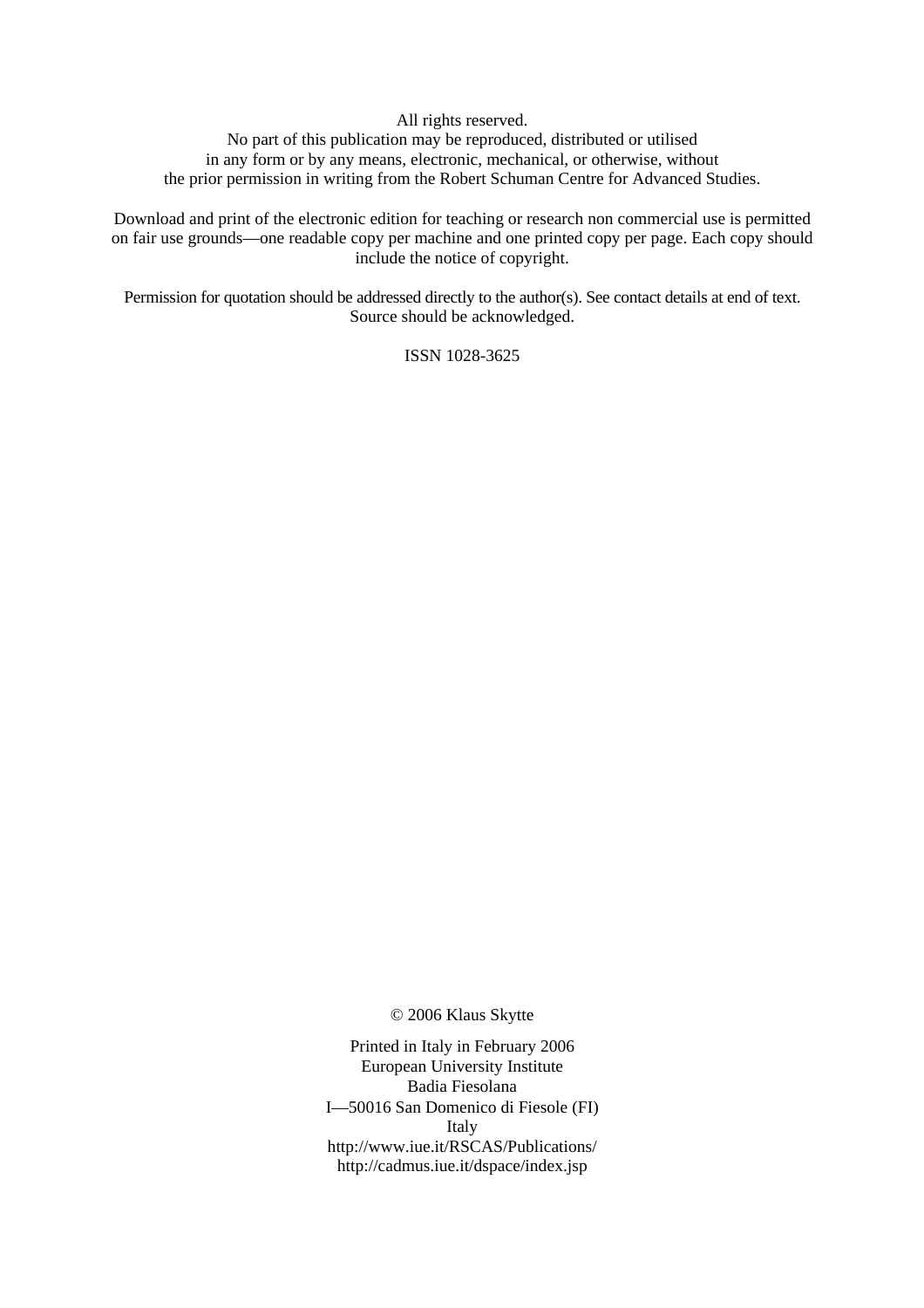## **Robert Schuman Centre for Advanced Studies**

## **Florence School of Regulation**

The Florence School of Regulation (FSR) is a partnership between the RSCAS at the EUI and the Council of the European Energy Regulators (CEER), and it works closely with the European Commission. The Florence School of Regulation is sponsored by leading European energy companies.

The objectives of the FSR are to promote informed discussion of key issues; to provide state-of-the-art training for practitioners; and to produce analytical studies in the field of regulation. It is a European forum dedicated to economic regulation. While its primary focus is on energy regulation, particularly in the electricity and gas markets, it is extending its coverage to other areas of regulation.

This series of working papers aims at disseminating the work of scholars and practitioners on current regulatory issues.

*For further information*  Florence School of Regulation Robert Schuman Centre for Advanced Studies European University Institute Via delle Fontanelle, 19 I-50016 San Domenico di Fiesole (FI) Fax: +39055 4685755 E-mail: fsr@iue.it http://www.iue.it/RSCAS/ProfessionalDevelopment/FSR/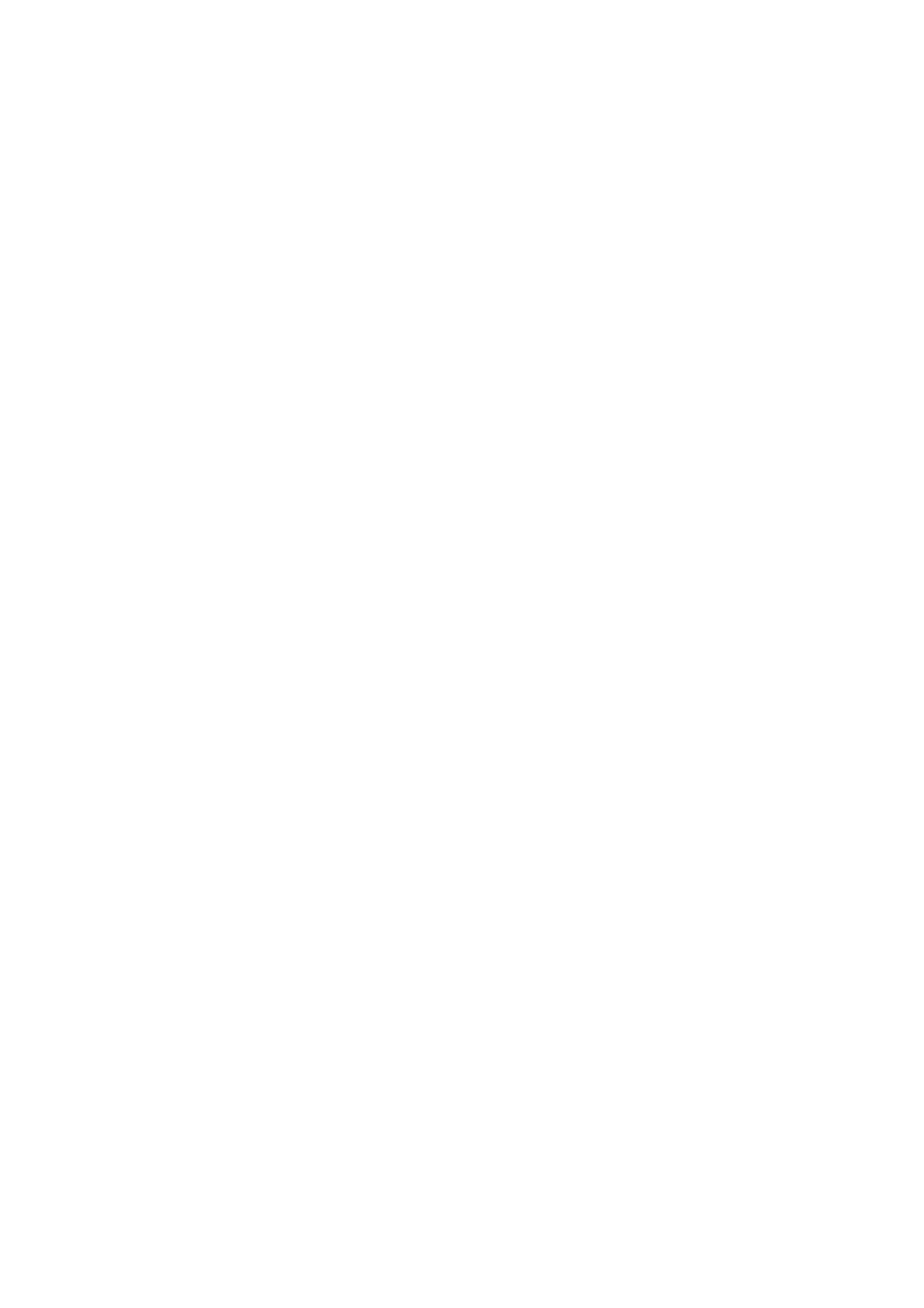## **Abstract**

This paper discusses the difficulty of having three different objectives for the electricity supply sectors in the EU: renewable energy goals, emission reduction goals and minimising consumer prices. In the environment associated with the power markets, the regulatory mechanisms interact with each other and thus the attainment of the specified goals.

Analytical discussions in the paper show that synergies do exist between the different regulation mechanisms and the targets. However, the challenge of having the different targets lies in the fact that the mechanisms at present cover different geographical areas and sectors, and that the targets are set differently within each Member State.

This is an analytical paper, and its aim is to shed some light on the complexity of this regulation area and inspire more researchers to work in it.

## **Keywords**

regulatory mechanisms; electricity; renewable energy; emission allowances, green certificates

**JEL-classifications:** D50; Q28; H21; O21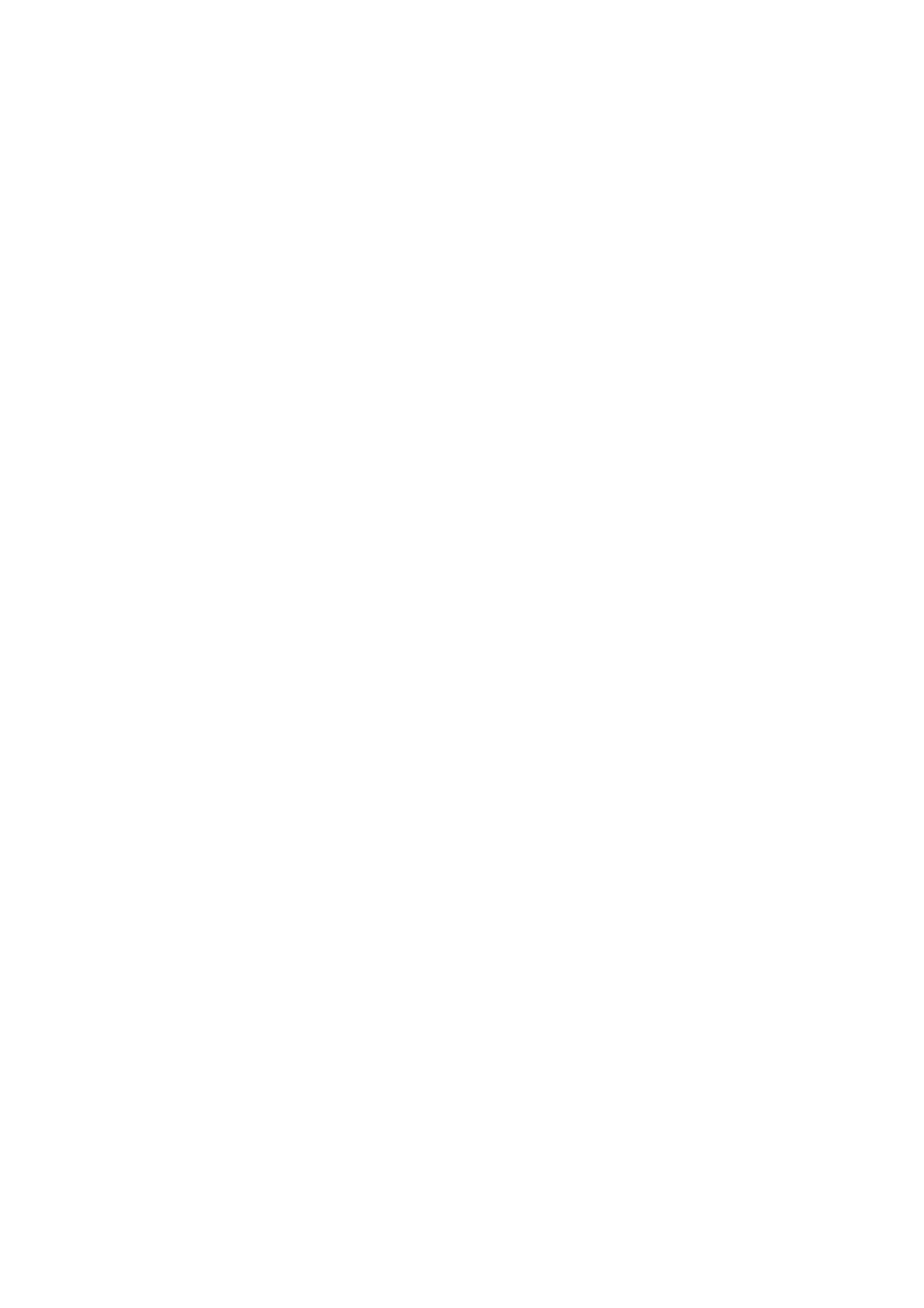## **Introduction**<sup>∗</sup>

The regulators face different challenging questions when working with the regulation of the power sector in the European Union (EU). Some of these questions are: Can different energy goals co-exist in the power markets? How can the different goals be simultaneously regulated? Are there synergic effects between the regulation mechanisms that help the regulator to achieve the goals?

Different political goals have been set within the power sector in the EU in the last twenty years. During this period, the supply side of the power markets in the EU has been liberalised. One of the main goals of this liberalisation was to create an efficient power supply with low prices for the consumers (EU Directives 96/92/EC and 2003/54/EC).

Concurrently, there is a growing focus on the use of electricity from renewable energy sources (RES-E) within the EU. Indicative targets have been decided for the Member States (EU Directive 2001/77/EC) adding up to a target of 22% of the EU-15 electricity consumption by 2010 compared with a RES-E share of 13.9% in 1997.

Recently, the EU ratified the Kyoto-protocol on greenhouse gas reduction targets with an overall reduction of 8% during the period 2008-2012 relative to 1990 (EU Directives 2003/87/EC and EU 2002/358/EC).

Therefore, there are (at least) three main political targets that have to be taken into consideration when analysing the power markets in the EU. These main targets are:

- 1. Low consumer prices;
- 2. RES-E targets with increased use of RES-E;
- 3. Greenhouse gas reduction targets with respect to emissions from the power sector.

Some sort of regulation is required in order to achieve these targets. Looking separately at each target, it could be argued simply that three different regulation mechanisms are needed in order to achieve the three different targets. However, the targets have to be achieved simultaneously, and since the different targets and regulation mechanisms interact, it is not straightforward simply to choose and apply regulation mechanisms. This is the cornerstone of this paper.

From a welfare economic view point, without looking at the positive externalities of renewable energy<sup>1</sup> and emission reductions, the most advantageous allocation of ressources is determined in a competitive electricity market without environmental regulation. Compared to this the introduction of environmental regulation and targets lead to reductions in social welfare. However, taking account of externalities it might be argued that it is reasonable to introduce environmental regulation and targets (Hohmeyer, 1988, Söderholm and Sundqvist, 2003).

This paper does not go further into the discussion of externalities and whether it is a good idea to have environmental regulation and targets. Instead it is assumed that the three targets of low consumer prices, increased quotas of RES-E, and reduction of emissions have been set.

Instruments of regulation such as taxes, tariffs or quotas guarantee that the defined objective will be achieved at the lowest cost (Baumol et al., 1971). Recent analyses of the EU support schemes for

 $\overline{a}$ 

<sup>∗</sup> This paper was presented at the Florence School of Regulation Workshop 'Energy and the Environment: the Market Approach', conducted on 12-13 November 2004 in Florence, Italy.

<sup>1</sup> Renewable energy decreases dependency on limited fuel resources, decreases emissions, and increases local production and the security and diversification of the energy supply.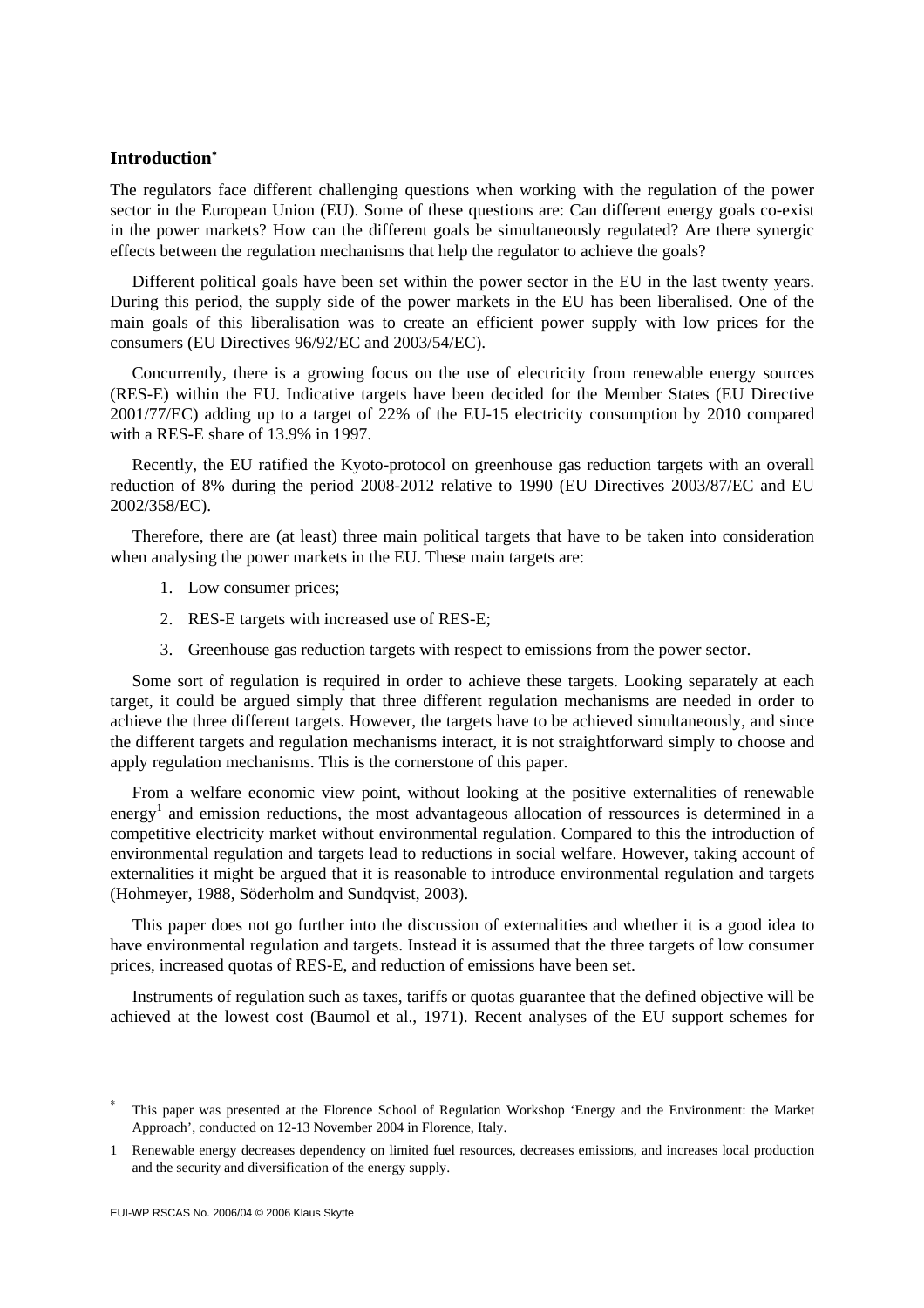#### Klaus Skytte

RES-E have shown that price-based and quantity-based approaches are seen as comparable methods for achieving RES-E targets (Menanteauet et al. 2003, Finon and Menanteau 2003, Ringel 2006).

The challenge, therefore, is not to choose between different regulation instruments designed to achieve the same target, but rather to choose between instruments in order to fulfill different targets. Most studies of these targets are made seperately for each target (e.g., Soleille 2005, Boemare et al 2003). Only a few studies have so far analysed the acheivement of the three targets simultanously (e.g., Jensen and Skytte 2003, Boots 2003).

The question remains of how to regulate in order to achieve the three targets simultanously when the different regulation instruments interact. The objective of this paper is to discuss these interactions and to emphasise any positive synergy effects<sup>2</sup> there may be between the mechanisms which can help towards the achievement of the targets. This can be used to give an indication of which mechanisms should be used and at what level.

This paper discusses analytically the interactions between different regulation mechanisms and discusses how the three main targets can be achieved. The paper begins with a short description of the main regulation mechanisms that are designed to promote RES-E or to reduce emissions from the power sector. It then looks at the interactions between the mechanisms and the targets in closed national markets. Potential synergy effects are emphasised in a discussion on how the mechanisms can be used in order to achieve the different targets. Similar discussions of bi-national and international markets follow on. The paper closes with some final remarks.

## **Main Regulation Mechanisms**

EU recognises the need to promote RES-E as a priority measure given that "their exploitation contributes to environmental protection and sustainable development. In addition this can also create local employment, have a positive impact on social cohesion, contribute to security and diversification of energy supply and make it possible to meet emission targets more quickly" (EU Directive 2001/77/EC).

At present, most supplies of RES-E are more costly to generate than conventional power based on fossil fuels. Therefore, in order to achieve the energy targets of using more RES-E, it is necessary to subsidise this production. There is a wide array of different support mechanisms in order to promote RES-E. The three main mechanisms within the Member States are feed-in tariffs, green certificates and tendering systems. All three mechanisms give priority to RES-E compared to conventionally produced electricity.

The feed-in tariff is a subsidy on output in the form of a guaranteed fixed price in combination with a purchase obligation imposed on the utilities. Within a green certificate system, the green certificates are given to RES-E producers according to the amount of RES-E that they feed into the system. The RES-E producers can sell these certificates, which yields revenue in addition to selling their physical power. The demand for green certificates is guaranteed by imposing a purchase obligation, either on consumers or on the suppliers of electricity<sup>3</sup>. This purchase obligation is often set as a green quota, for example where the consumers have to purchase an amount of green certificates that correspond to 10% of their electricity consumption if the green quota for the consumers is 10%.

In tendering or bidding systems, tenders are invited by a public body to compete either for a certain financial budget or a certain capacity of RES-E generation. These systems often guarantee the winners of the bids sales of a certain amount of RES-E to the prices bid. In other words, they work more or less like the feed-in system, where the tariff is determined in the tendering auction.

<sup>2</sup> In this paper, we refer to a positive effect if it helps towards achievement of the targets.

<sup>3</sup> For the remainder of this paper, we refer to green certificate systems with the purchase obligation at the consumer side.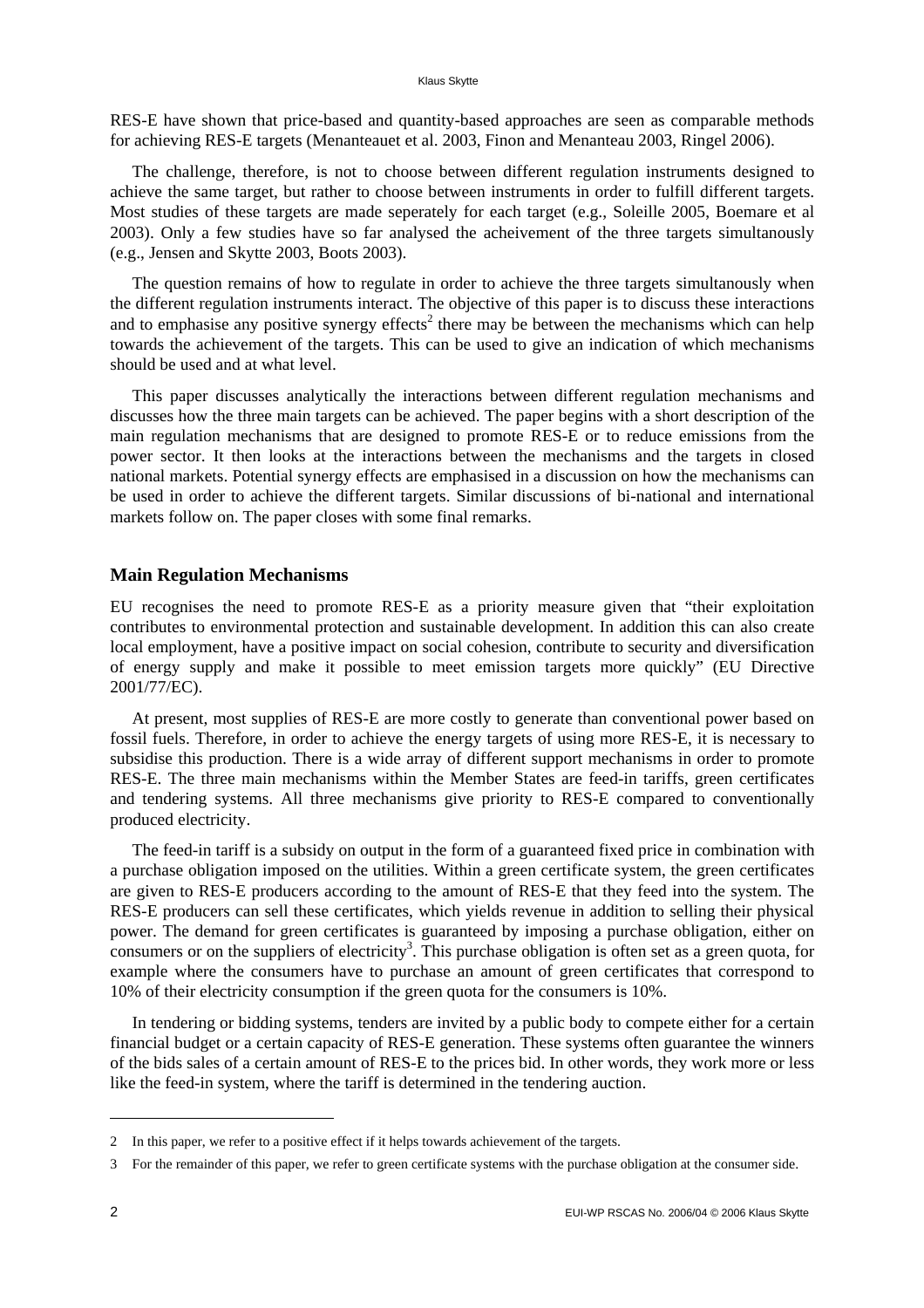In both the feed-in and the tendering systems, the subsidy cost is the difference between the guaranteed price and the market price for electricity. This cost is often reimbursed by a nondiscriminatory levy paid by all electricity consumers. In that way, the cost of the subsidies is shared as in the green certificate system. However, the systems differ in the way that the amount (the green quota) within the green certificate system is fixed and the price and total cost are determined in the market. In the feed-in system, the price is fixed and the amount and total costs are determined in the market.

Regulation is also needed in order to implement the emission reduction targets. The most widely used regulation mechanisms within the EU are emission taxes, fuel taxes and tradable emission allowances. These mechanisms have in common that an extra cost is charged to the conventional power producers. Therefore, the costs of conventionally based power supplies are increased by the use of these regulation mechanisms. RES-E producers are often exempted from emission and fuel taxes.

Emission allowances are the main mechanism in the European Union Greenhouse Gas Emission Trading Scheme (EU ETS) that help towards a pan-European emission market (EU Directive 2003/87/EC). An emission allowance is an allowance to emit one tonne of carbon dioxide  $(CO<sub>2</sub>)$ equivalent greenhouse gas<sup>4</sup> during a specified period. The emission allowances are allocated within each Member States according to national allocation plans. The emission allowances are tradable and can be transferred between persons within the EU and between the EU and third countries if there is a mutual reorganisation.

If a producer wishes to produce more than the allocated emission allowances permit, he can purchase more emission allowances from other producers that do not use them. The supply and demand of emission allowances will determine their market price and work as an emission tax on the production that exceeds the individual amount of allowances. The production that does not exceed the individual amount of allowances is in principle exempted from the extra cost of buying allowances.

The price for emission allowances drops to zero if the actual total emission level is lower than the total emission target, i.e. if the target is fulfilled without the use of emission regulation.

Part of the reduction in emission can also be obtained by applying Kyoto-mechanisms (EU Directive 2004/101/EC), e.g., joint implementation (JI) and clean development mechanisms (CDM).

## **National Markets**

Each regulation mechanism was originally designed to achieve a specific goal, e.g., lower consumer prices, a certain amount of RES-E, or emission reduction. However, a mechanism might also help to achieve one of the other goals simultaneously with achieving the goal it is designed for. These synergies will be examined below—first within closed national markets (autarchy) and then within international markets.

## *Synergies with RES-E Regulation*

Feed-in tariffs, green certificate systems, and RES-E tenders are regulation mechanisms that are designed to achieve RES-E targets. However, a larger share of RES-E will displace an equivalent amount of conventionally based power and thereby lower the amount of emissions from the power sector. There is therefore positive synergy between the use of RES-E regulation and the target of emission reduction.

There might also be synergy with the goal of lowering the consumer prices. The RES-E displacement of a similar amount of conventional power exerts pressure on the conventional power,

 $\overline{a}$ 

<sup>4</sup> The greenhouse gases referred to are Carbon dioxide (CO2), Methane (CH4), Nitrous Oxide (N2O), Hydrofluorocarbons (HFCs), Perfluorocarbons (PFCs), and Sulphur Hexafluoride (SF6).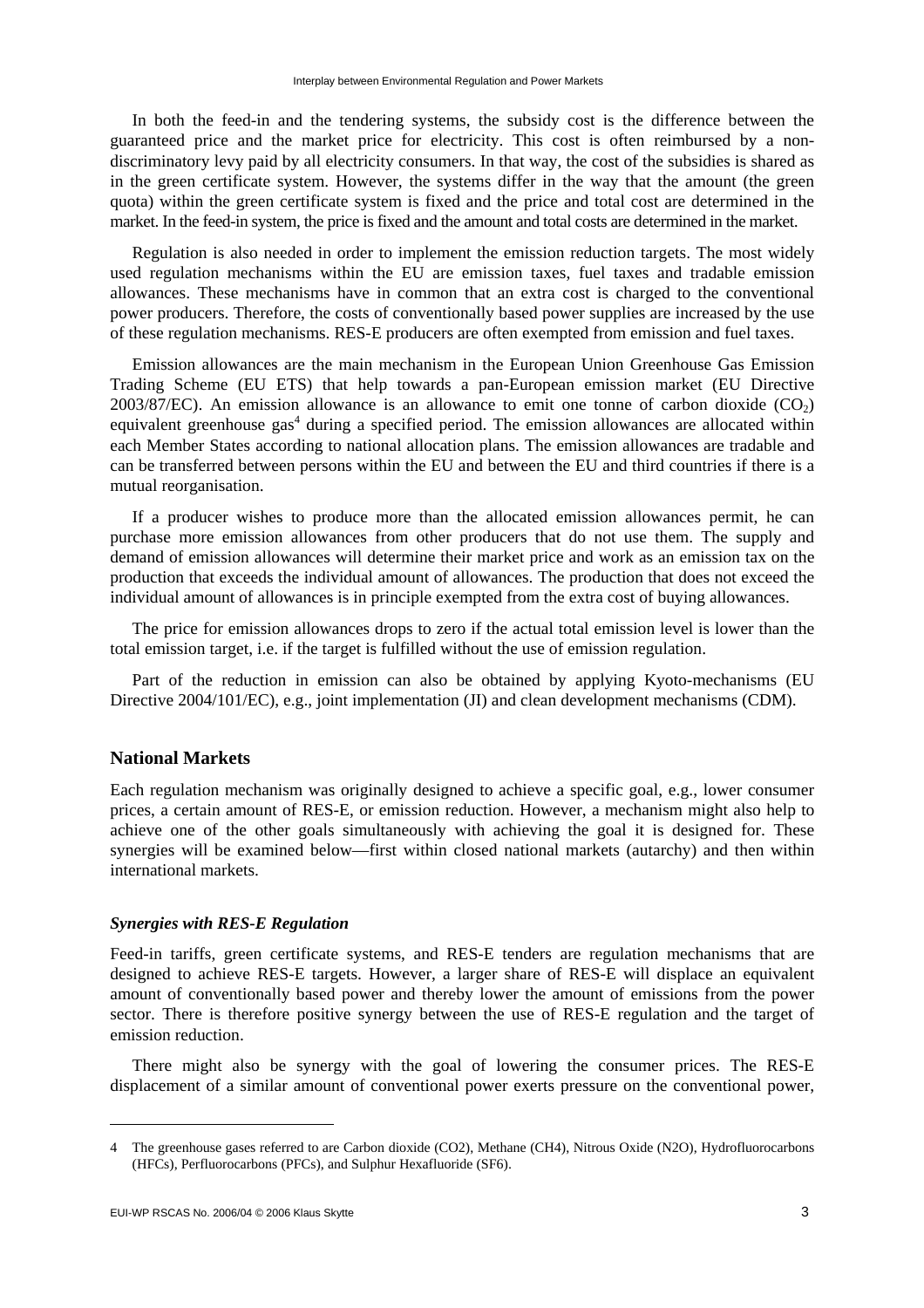i.e. demand and wholesale prices for conventional power decrease. This might result in a lowering of the consumer price aswell.

In order to examine this effect on the consumer prices it is first necessary to examine the effect on the wholesale power prices of promoting RES-E. In order to do so, we start by looking at a reference case with a closed power market without regulation. In this case, we assume that all RES-E and conventional technologies compete in the same power market with marginal price setting. In order to keep the illustrations simple, it is assumed that the RES-E is more costly than the conventionally based power. This is illustrated by the dashed part of the power supply curve (*S*) in Figure 1. The demand for power is illustrated by the demand curve (*D*) in the figure.





The intersection of the demand and supply curves determines the equilibrium demand  $(Q_1)$  and price  $(p_1)$  for electricity<sup>5</sup>. The producers that can supply at a cost lower than or equal to  $p_1$  will do so. They all receive the same price  $(p_1)$  for each unit of electricity they supply. Since the RES-E part of the supply curve lies to the right of the equilibrium quantity, no RES-E is supplied in the reference case.

In this case, where there are no subsidy costs, the net consumer price equals the price  $(p_1)$  for electricity in the conventional wholesale market. The net consumer cost (without transmission losses and costs, taxes, etc.) can be determined as the total demand times the consumer price, i.e., as  $Q_1 \times p_1$ . The consumer surplus is the hatched area between the retangle  $Q_1 \times p_1$  and the demand curve *D* in Figure 1. The hatched area below this and above the supply curve is the producer surplus.

In order to achieve a RES-E target, it is necessary to regulate. As mentioned in the introduction of this paper, the three main mechanisms, feed-in tariffs, green certificates and tendering systems, all give priority to RES-E compared to conventionally produced electricity. In order to see this, a graphic illustration is shown in Figures 2a and 2b.

<sup>5</sup> The equilibrium price  $(p_l)$  equals the marginal cost of the marginal power supplier.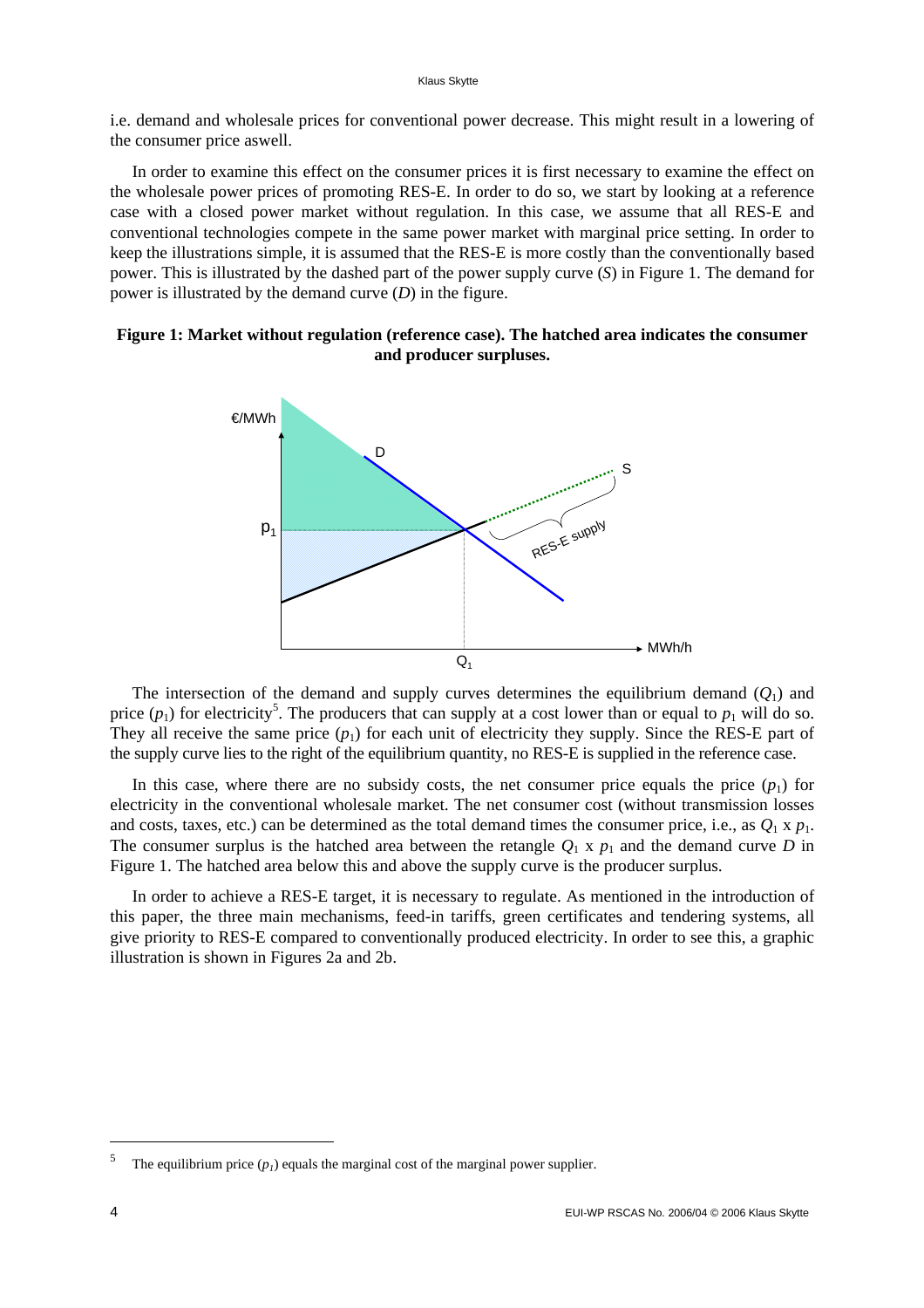

**Figure 2a: Markets with regulation using feed-in tariffs** 

Imposing a feed-in tariff (*T*) implies that the part of the RES-E supply which has lower costs than the tariff will be given priority compared to conventionally produced electricity. In other words, a certain share  $(K_T)$  of the consumption  $(O_2)$  will be RES-E. This share is determined by the size of the tariff and by the supply curve for RES-E  $(S_{RES-E})$ .

This amount of RES-E  $(K_TQ_2)$  will displace a corresponding amount of conventional power, and thereby lower the demand for conventional power  $(D_{conv})$ , which decreases the market price for electricity. This is illustrated in Figure 2a with a decrease from  $p<sub>1</sub>$  before the tariff is introduced to  $p<sub>2</sub>$ after the tariff is introduced. It is assumed that the subsidy cost of the feed-in system is reimbursed by a non-discriminatory levy paid by all electricity consumers according to their power consumption, i.e. the consumer price is given as the power price plus the share of RES-E multiplied by the tariff. The consumer price is equal to  $p_1$  before the feed-in system is introduced. The consumer price is equal to  $p_2 + K_T T$  after the feed-in system is introduced.

For the consumers there is a cost saving from lowering the power price, and an additional cost  $(K<sub>T</sub>T)$  following the use of RES-E instead of conventionally produced power. The decrease in the power price from  $p_1$  to  $p_2$  may be either higher or lower than the additional cost  $(K_TT)$ . As a result, the consumer price may either increase or decrease when the feed-in system is introduced. Figure 2a illustrates a case with a decrease in the consumer price (the dashed line between  $p_1$  and  $p_2$ ) and an increase in the equilibrium demand from  $Q_1$  to  $Q_2$ .

Similar observations can be made for a quota-based system, for example, a green certificate system with purchase obligation imposed on consumers. This is illustrated in Figure 2b. The authorities introduce the green quota  $(K<sub>c</sub>)$  as a percentage of consumption. This corresponds to the demand for green certificates, and thereby also to the demand for RES-E. As in the case of feed-in tariffs, this amount  $(K_cQ_2)$  will displace a corresponding amount of conventional power, thereby lowering the demand for conventional power and decreasing the market price for electricity. This is illustrated in Figure 2b with a decrease from  $p_1$  before the quota is introduced to  $p_2$  after the quota is introduced<sup>6</sup>.

<sup>6</sup> Similar observations can be made for a tender procedure based on guaranteed prices.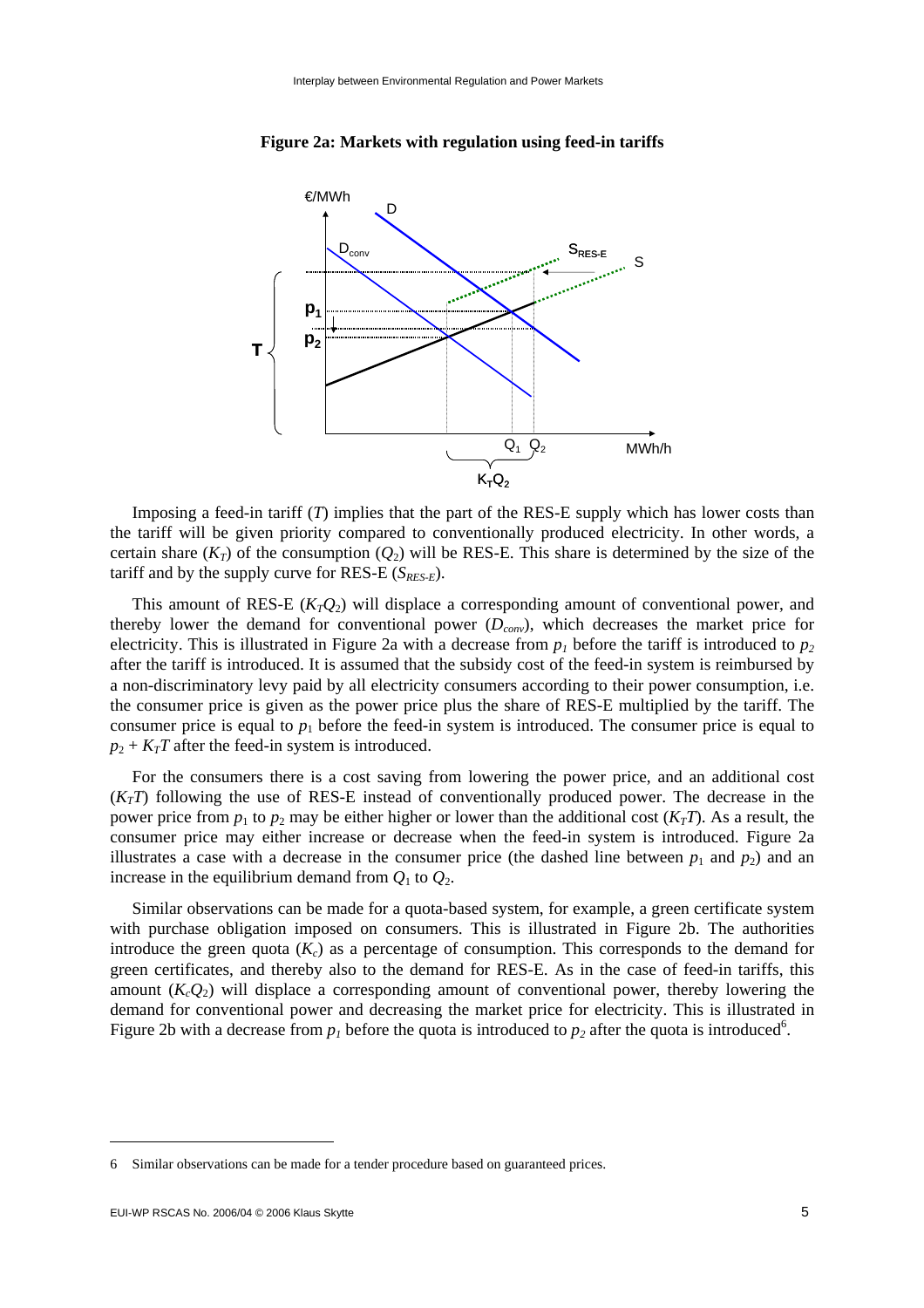

**Figure 2b: Markets with regulation using green certificates** 

The RES-E suppliers offer their power at low prices in order to be sure to sell their power at the market price  $(p_2)$ . The price for certificates  $(p_c)$  is determined by the market as the difference between the market price for electricity  $(p_2)$  and the marginal cost of RES-E.

Somehow the possible decrease in the consumer price seems contra intuitive when displacing conventional power generation with more costly RES-E. Comparing Figures 1 and 2a/b indicates that the producer surplus changes when the RES-E regulation is introduced. These changes are illustrated in Figure 3. The conventional producer surplus decreases with the left hatched area in Figures 3. The RES-E producers receive a producer surplus equal to the right hatched area in Figure 3. The costs to the RES-E suppliers are thereby covered, and only the conventional power suppliers will de facto experience a decrease in revenue.





Similar observations can be made for the change in the consumer surplus. There may either be an increase or a decrease in the consumer surplus. In the illustrated case there is a redistribution of the producer surplus from the conventionally based production to the RES-E production and to the consumers.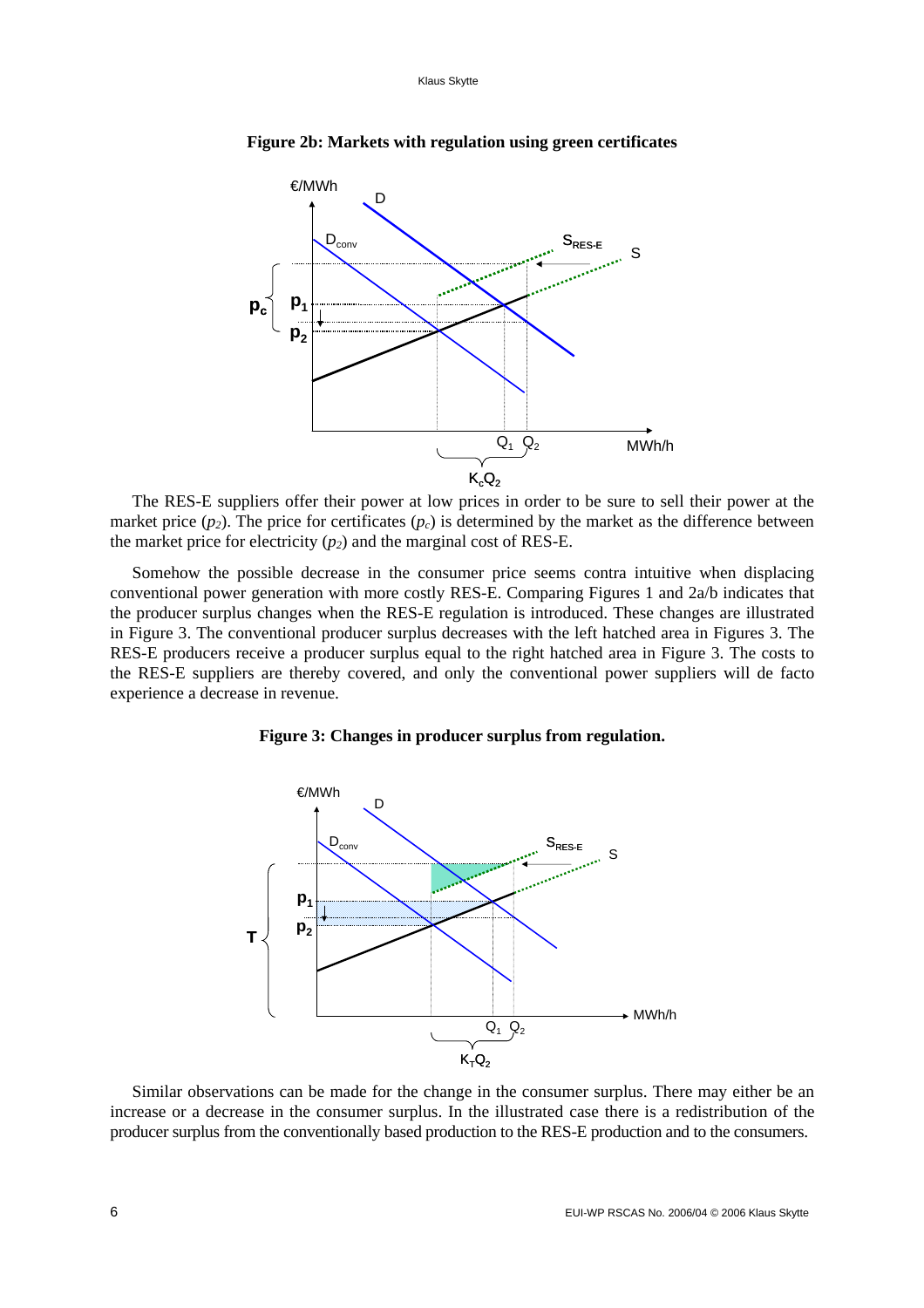In other words, the conventional power producers pay part of the costs of introducing more RES-E by lowering their profit—even though the remaining regulation costs are reimbursed by the electricity consumers. Consequently, RES-E regulation does not counteract the target of low consumer prices even though consumer prices do not always decrease, the consumer costs might be lower than if another mechanism had been applied. In other words, positive synergy exists between the RES-E target and the goal of low consumer prices.

When introducing a green quota, the quota  $(K<sub>c</sub>)$  is set as a percentage of consumption. Therefore, the consumer price changes from  $p_1$  to  $p_2 + K_c p_c$ . An ambiguous result with respect to consumer surplus implies a correspondingly ambiguous result with respect to the consumer price  $(p_1$  versus  $p_2$  + *K<sub>c</sub>p<sub>c</sub>*). In other words, the effect on the consumer price following an introduction of a feed-in tariff or of green certificates is ambiguous; there is a possibility of lowering as well as increasing the consumer price—even though the RES-E is more costly than the conventionally produced power.

The ambiguous effect on the consumer price is illustrated with arbitrary numbers in the text box. For more detailed and mathematical discussions, see (Skytte, 2001 or Jensen and Skytte, 2002).

## **Example of decreasing consumer prices (arbitrary numbers).**

*Numerical example with a green certificate system:* 

- Assume that the RES-E quota Kc = 10%, the marginal RES-E cost is 30  $\epsilon$ MWh, and that the power price changes from  $p1 = 22$  €MWh to  $p2 = 18$  €MWh.
- Then, the certificate price  $pc = 30 18 = 12$  €MWh.
- This implies a consumer price of  $p2 + Kc$  pc = 19.2  $\epsilon$ MWh.
- In other words, the consumer price decreases from 22 to 19.2  $\epsilon$ MWh when the RES-E quota, Kc, is introduced compared to the reference case without RES-E regulation.

The sizes of changes in producer and consumer surpluses and in volumes depend on the slope and level of the two supply curves (*S* and  $S_{RES-E}$ ) as well as the size of the quota  $(K_c)^7$ . It is ambiguous as to whether the consumer surplus will increase or decrease as a result of introducing or increasing a feedin tariff or a green quota. Skytte (Skytte 2001) shows that the effect changes when the quota increases. With given supply and demand functions, a quota at a low level might result in a decrease in the consumer price, whereas a high level might lead to an increase in the consumer price.

Bye (Bye 2003 and Bye et al 2002) makes a quantitative analysis with a model of the Norwegian power market. He shows that the effects on the consumer price and volume are ambiguous under a wide range of alternative levels of the quota. However, when the quota increases above a certain level, the consumer price increases again and the volume effect is negative. Although the effects are sensitive to elasticities of demand and supply of both conventional and RES-E technologies, the main results are robust against a variety of combinations of elasticities.

Similar quantitative model simulations can be found in Hindsberger (Hindsberger et al. 2003) for the Baltic markets.

## *Synergies with Emission Regulation*

Emission taxes, fuel taxes and emission allowance systems are regulation mechanisms that are designed to achieve emission reduction targets. These mechanisms imply an introduction of additional

<sup>7</sup> Or the size of the tariff in a system with feed-in tariffs.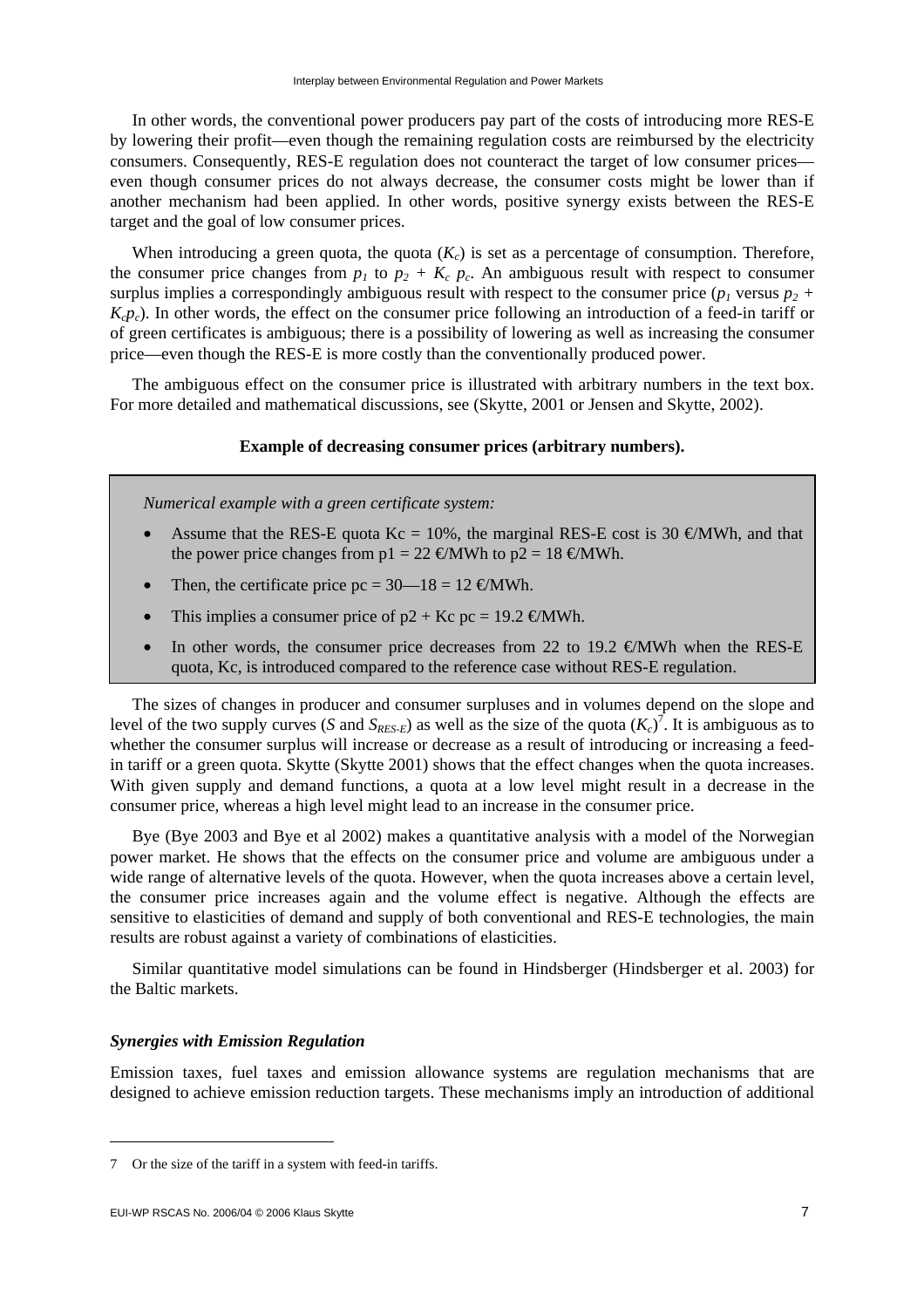#### Klaus Skytte

costs to the conventional producers, for example, from purchasing emission allowances. This causes the cost of conventionally based power supplies to increase, which makes RES-E more competitive. In other words, there is positive synergy between the use of emission regulation and the RES-E target.

Starting from the reference case in Figure 1, in a market without regulation, the effect of emission regulation is illustrated in Figure 4. The conventional producers face an additional cost, which shifts the conventional supply curve upwards according to the additional costs from  $S<sub>1</sub>$  to  $S<sub>2</sub>$ . Consequently, the costs to the highest-costing suppliers and those with the highest emissions will be very high, so that the RES-E producers are better off. This is illustrated in Figure 4, where after the introduction of the emission regulation some of the RES-E are to the left-hand of the demand curve, as well as some of the conventional power being to the right-hand of the demand curve.

The amount of ousted conventionally based power relates to the corresponding decrease in emissions cf. the emission quota.



### **Figure 4: A market with emission regulation**

In this case, the price faced by the consumer equals the power price. Therefore, the consumer price increases from p1 top2, which is an unambiguous increase since the cost to the marginal power supplier is higher than that without regulation. In other words, there is no direct positive synergy between the use of emission regulation and the goal of lowering the consumer prices.

#### *Two Targets and Two Mechanisms—National Markets*

The foregoing sections in this paper have shown that synergies do exist. RES-E regulation has a positive effect on emission reduction and it may lead to lower consumer prices. Emission regulation is beneficial for the RES-E target, but it results in higher consumer prices.

From the discussion on synergies between the mechanisms, it is possible to formulate some general guidelines for applying the mechanisms in closed national markets.

If a country only has a RES-E target besides the goal of lower consumer prices,

• the RES-E regulation mechanisms should be applied.

If the country only has an emission target besides the goal of lower consumer prices,

• the RES-E regulation mechanisms can be applied when there is positive synergy between the consumer price and the RES-E regulation, thus achieving both the emission target and lower consumer prices;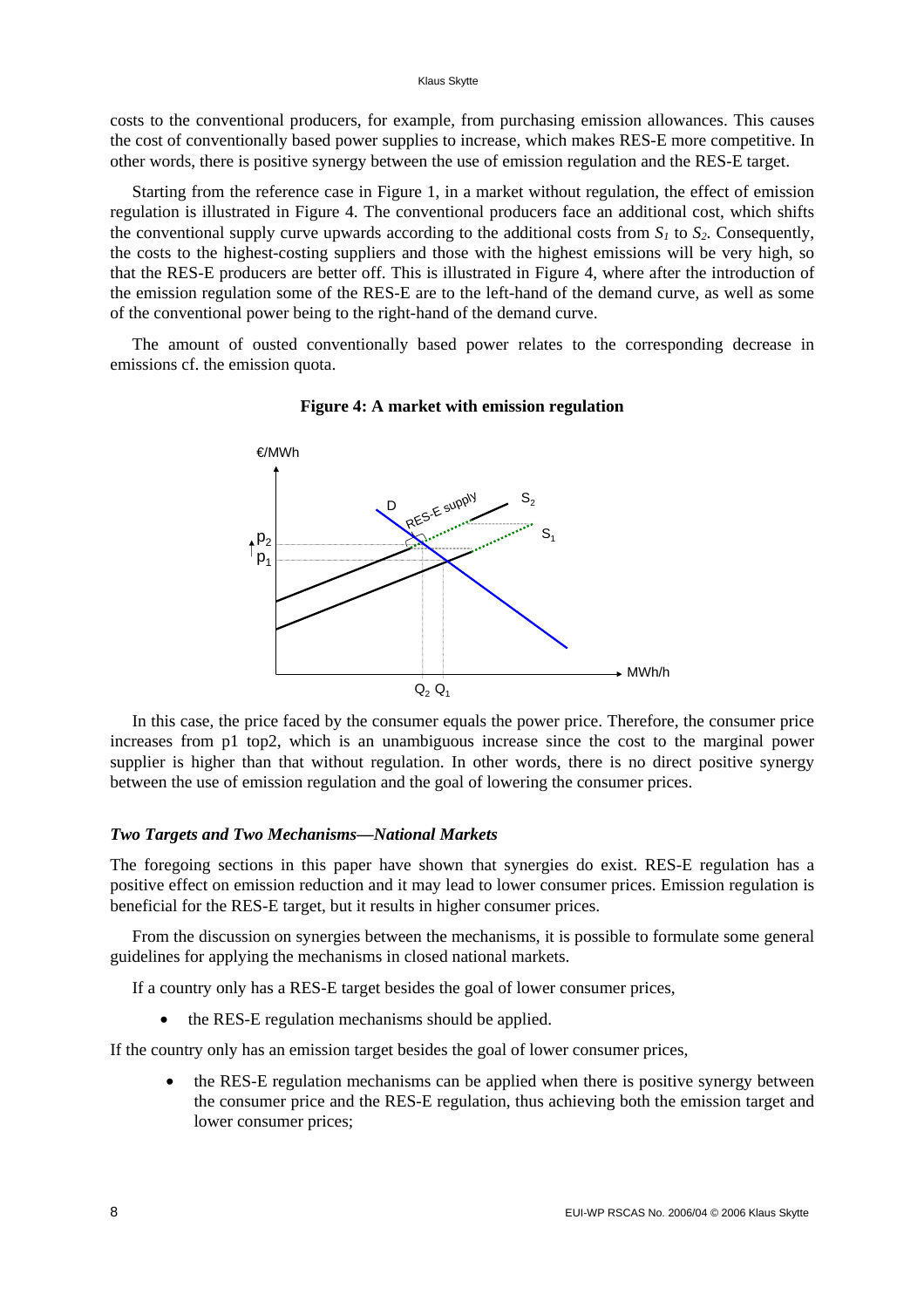• the emission regulation mechanisms can be applied when there is no positive synergy, and only the emission target will be achieved.

The choice of regulation mechanisms also depends on the costs of using the mechanisms. Even though the use of RES-E regulation in some cases increases the consumer price, emission regulation may further increase the consumer price. In addition, it is necessary to analyse which conventional technologies are displaced by the RES-E regulation. The use of RES-E regulation to achieve an emission target is difficult if the displaced conventional technology has a very low emission compared with the remaining technologies. In other words, it is easier to use RES-E regulation in order to achieve an emission target if the marginal conventional power plants are high emitters $8$ .

If the country has both RES-E and emission targets,

- both types of regulation mechanisms can be applied, for example, setting the quotas equal to the targets, when there is no positive synergy effect between RES-E regulation and the consumer price;
- RES-E regulation<sup>9</sup> can be applied when there is positive synergy between RES-E regulation and the consumer price.

It is important to note that as long as the emission target is binding, an increase in the RES-E target wil not affect the actual emission level. However, the presure on the emission target will decrease. In a system like the EU emission trading scheme this means that an increase in the RES-E deployment lowers the price for emission allowances but the actual level of emissions stays at the emission target level as long as there is a positive price for allowances. This is beneficial for the conventional producers that buy emission allowances in order to produce electricity.

In other words, in a system with market-based pricing for emission reduction the synergy effect of an increased deployment of RES-E will more or less vanish; part of the decrease in the producer surplus for the conventional producers is counteracted by a decrease in the cost of buying emission allowances.

One way to avoid this is by regonising the  $CO<sub>2</sub>$ -benefit of deploying RES-E and reducing the emission reduction target accordingly when increasing the RES-E target (Boots 2003). However, due to uncertainty of how much  $CO<sub>2</sub>$  reduction an additional amount of RES-E will create it is not an easy task to make a precise adjustment to the emission reduction target.

## **International Markets**

So far, we have looked for synergies within closed national markets with national regulation. When a common power market is created with cross-border trading within the EU and with regulation systems that cover several Member States, it is essential to inverstigate whether these synergies also exist in these cases.

In addition, it is interesting to see whether international markets result in different power prices for the consumers due to different RES-targets, and whether levels of realised national  $CO_2$ -reduction differ compared to the efforts exerted.

The discussions are split in two main cases:

1. Common international markets where both the electricity, RES-E and emission regulations cover the same geographic area and sectors.

<sup>8</sup> For further discussion of the use of mechanisms, see Jensen and Skytte, 2003.

<sup>9</sup> The RES-E quota must in some cases be set higher than the RES-E target in order to achieve the emission target.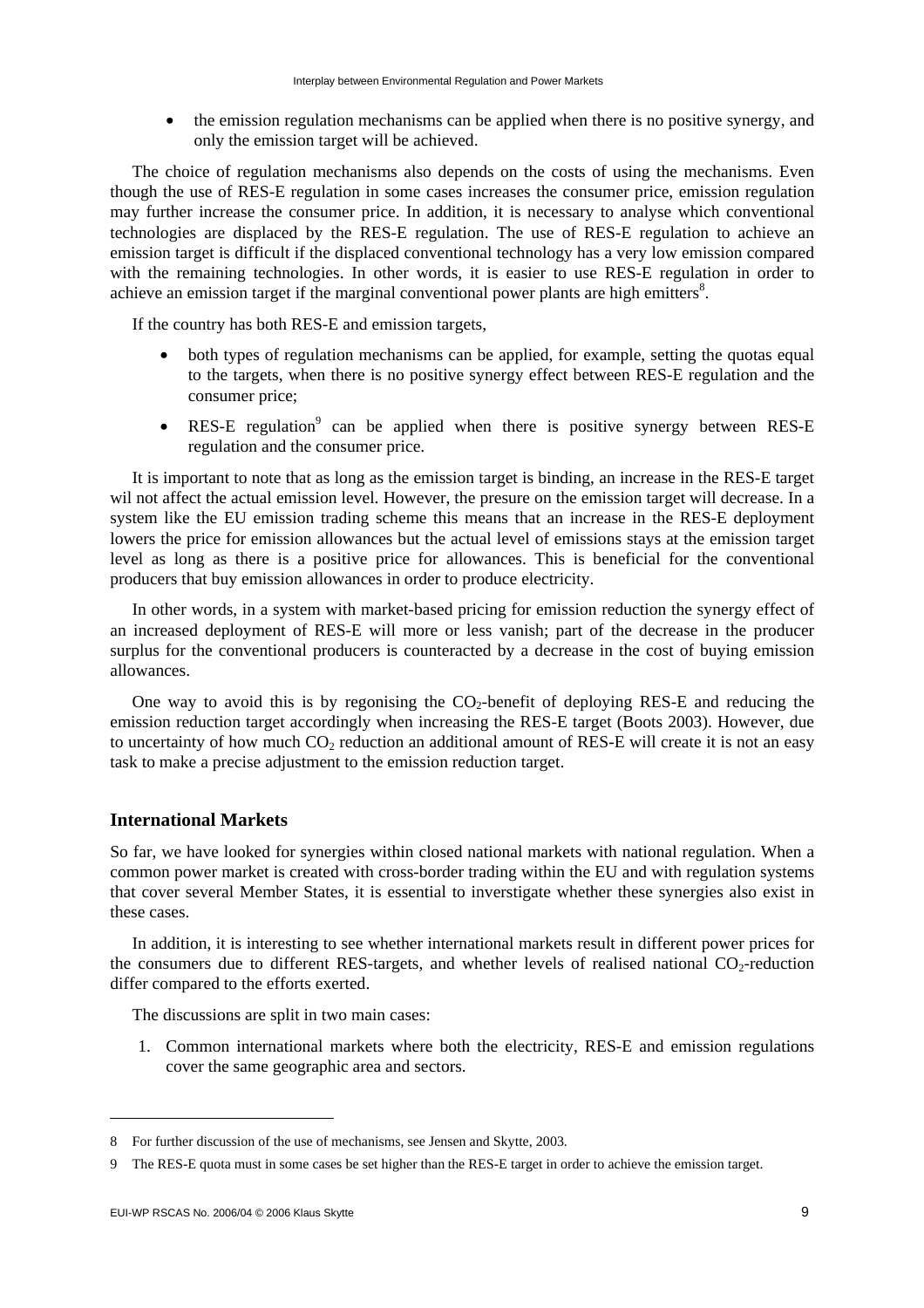2. Different markets where the electricity, RES-E and emission regulations do not cover the same geographic area or sectors.

## *Common Markets*

In this case it is assumed that the electricity, RES-E and emission regulations cover the same geographic area and sectors. As an example, this could be a pan-European electricity market, a similar pan-European green certificate market, and a similar pan-European emission allowance market.

When all markets are international and cover the same geographic area and sectors, we observe the same effects as with national markets when using common forms of regulation. A common increase of RES-E will lower the total amount of emissions and it will lower the common power price. Similarly, a common regulation of the emission reduction is beneficial to the RES-E producers.

Therefore, from an overall perspective, the positive synergies observed in national closed markets can also be observed in the common markets. However, if a single Member State makes a national change in its regulation target, for example a national increase in a RES-E quota, it has little effect on the common international prices, if the corresponding national sector is small compared to the total market. In other words, for a small Member State, the synergies between the regulation mechanisms diminish if the other Member States do not change their regulations mechanisms simultaneously.

This can be illustrated by looking at a small Member State that is member of a large common power market, a similar common RES-E regulation market (e.g., a green certificate system) and a similar common emission regulation market (e.g., an emission allowances system). If the small Member State increases its national RES-E quota (or sets a higher quota than the other Member States), and if the other Member States keep their quotas constant, then the additional implementation of RES-E caused by the increase can take place in all the countries within the RES-E regulation market (Skytte, 1999). The implication is that the  $CO<sub>2</sub>$ -benefits of the increase have to be shared with the other Member States. Since the Member State is small compared with the total market, the common power price will only be slightly affected by the increase in the national quota. With an insignificant counteraction in the prices when increasing the regulation costs, the power consumers of the small Member State pay most of the cost of the increase.

The example also illustrates that within common markets, countries with low RES-E targets benefit with respect to emission reduction, deployment of RES-E technologies and consumer prices, compared to countries with high RES-E targets. An example of this is the different national indicative RES-E targets that are set for each of the EU-15 Member States (EU Directive 2001/77/EC and Voogt et al. 2001).

### *Different Markets*

It is the intention of the EU Directives (EU Directives 96/92/EC and 2003/87/EC) to make common pan-European electricity and emission allowance markets. At present there is no similar declaration about creating a common pan-European RES-E market. In addition, there are often bottlenecks in the electricity network that split the power market into smaller markets with different electricity prices. At present and in the near future, it is therefore most likely that the electricity, RES-E and emission regulations will not cover the same geographic area or sectors.

When only some markets are international, or when they do not cover the same geographical area or sectors, we do not observe the same effects as with national markets when applying common regulation. As an example, one can consider a small country that acts in international and national markets simultaneously, for example, an international common power market and a national green certificate market. In this case, the international power price is (more or less) independent of changes in the national quota.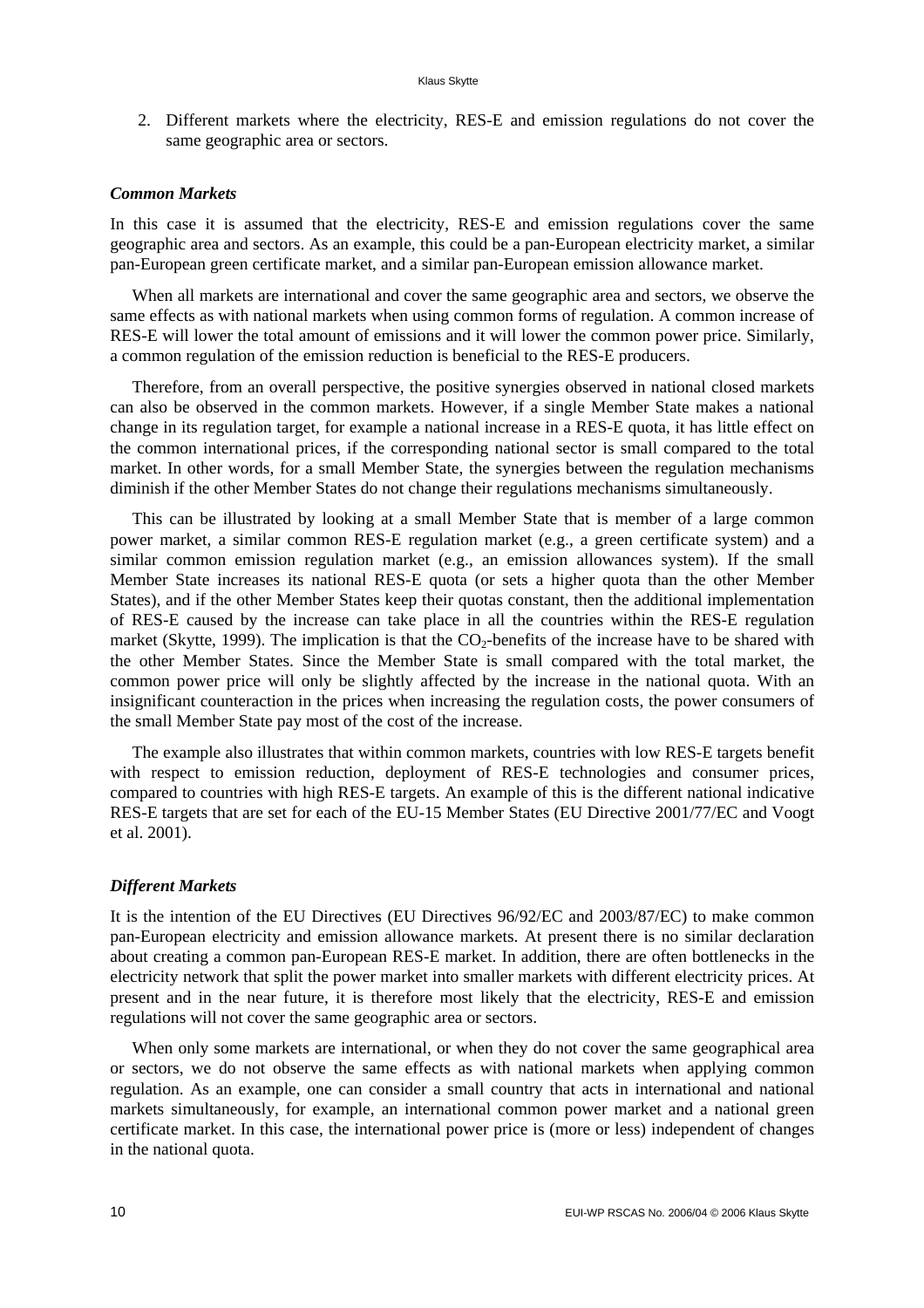Increasing the green quota in the national green certificate market (with an international power market) hardly affects the conventional production or the level of emission in that country. This is illustrated in Figure 5.

## **Figure 5: Supply and demand in a small country with an international power market and with national regulation using green certificates.**



Introducing the RES-E quota,  $K_c$ , as a percentage of the national power demand, implies a prioritisation of  $K_cQ_2$  of the national RES-E supply. This lowers the marginal national supply costs of conventional power. However, the power price is determined in an international market, and consequently not affected by the national increase in RES-E. As a result, a larger share of power will be exported from the small country. This is illustrated in Figure 5 where  $E_l$  is the assumed initial export from the country to the other countries within the common power market. When the national RES-E quota,  $K_c$ , is introduced, the amount exported increases from  $E_1$  to  $E_2$ .

Since the conventional power production is hardly affected by the national increase of the RES-E quota, the emission level from the conventional power sector in the country is unaffected. The consumers of the country pay the entire additional cost of the national RES-E regulation since the power price does not interact with the increased use of expensive RES-E, and the positive synergies are attenuated. RES-E regulation hardly affects the emissions from the national power sector and the consumer price increases. RES-E can therefore only be used to achieve RES-E targets.

Similar observations can be made, with an increase in the national emission reduction. Since the power price is determined at the international market, the RES-E supplies will not become in a better competitive position when the small country increases its emission reduction regulation.

As indicated, the positive synergies disappear when the markets do not cover the same geographical area or the same industrial sectors. This is also the case with trade between the EU and other countries. The Greenhouse Gas Directive (EU Directive 2003/87/EC) opens up for mutual trade with emission allowances between the EU and other countries. In addition, the EU Linking Directive (EU Directive 2004/101/EC) makes it possible to use a certain share of Kyoto mechanisms in order to fulfil the national emission quotas.

In a closed system, an increase in the RES-E share decreases the market price for emission allowances. By trading emission allowances with third countries, using Kyoto mechanisms, or by international emission trade, the price for  $CO<sub>2</sub>$  will be determined in an international market (Jepma, 2003). Therefore, the price for emission allowances will hardly be affected by an increase in the RES-E share within a Member State of EU. This is illustrated in Figure 6.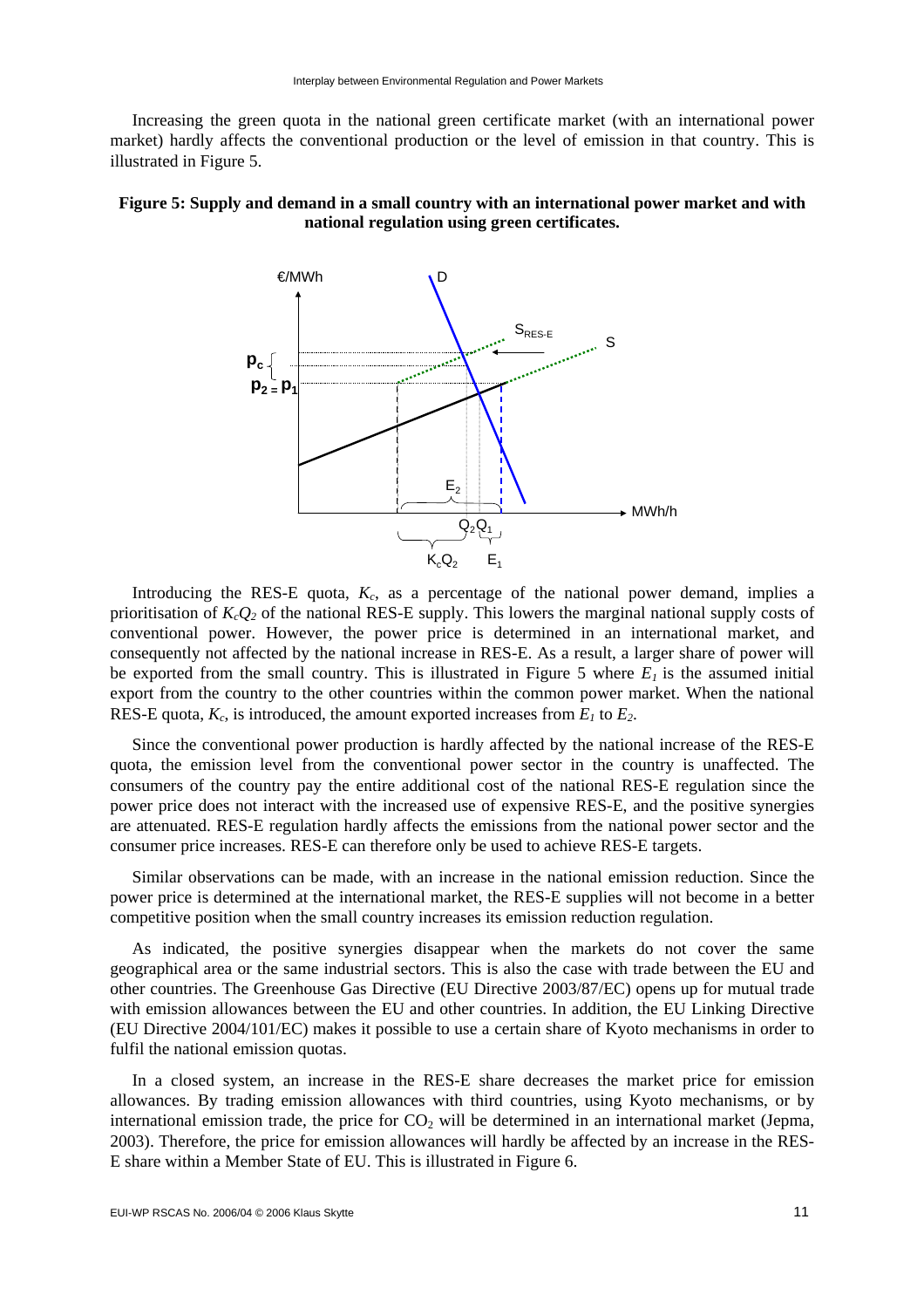Klaus Skytte

## **Figure 6: International CO<sub>2</sub> markets**



International mutual trading with  $CO<sub>2</sub>$  implies that promotion of RES-E in the EU might cause a release of emission allowances that can be sold to countries outside EU. This raises a dilemma, since the promotion of RES-E will be beneficial to the emission trade at the expense of the power consumers. Similarly, CDM/JI projects may reduce the price of emission allowances which might reduce the incentive to deploy RES-E within the EU (Rio González 2005).

Constraints in one of the markets may also work against the targets. Amundsen and Mortensen (2001) have studied the relationship between a green certificate market and a market for  $CO<sub>2</sub>$ allowances, under the constraint of upper and lower price limits on the green certificates. They particularly show that under certain circumstances harsher  $CO<sub>2</sub>$  constraints may lead to less deployment of RES-E.

## *Two Targets and Two Mechanisms—International Markets*

The discussions of the international markets have shown that formulating general guidelines for the application of the different regulating mechanisms is not a straightforward process. Targets and regulations at the EU level must be distinguished from targets and regulations at national levels.

Looking at targets and regulations at the EU level, the recommendations for applying the different regulation mechanisms follow the recommendations that are given in this paper for closed national markets.

Looking at targets and regulations at national levels, it is necessary to consider how costs are divided between achieving RES-E targets and emission reduction targets. Even within common markets, different national targets can lead to differences in consumer costs.

Even if a certain geographic spread of RES-E deployment and emission reduction is efficient at the EU level, it might not be obtainable if the national targets differ or if the markets do not cover the same area or sectors. Countries with high RES-E or ambitious emission reduction targets might not be interested in using international markets when there is no synergy between the national RES-E and emission reduction targets. For a large company that owns both conventional production and distribution firms or firms that consume a lot of energy, it may be more profitable to deploy RES-E itself than to purchase both emission allowances and green certificates from other actors. This is the case if the supply cost of the company's RES-E is less than the  $CO<sub>2</sub>$  benefit plus the power and certificate prices of this production.

In the case of different targets and regulations at national levels a detailed analysis of the market structure is needed. Otherwise it is not possible to formulate general guidelines for applying the different regulation mechanisms.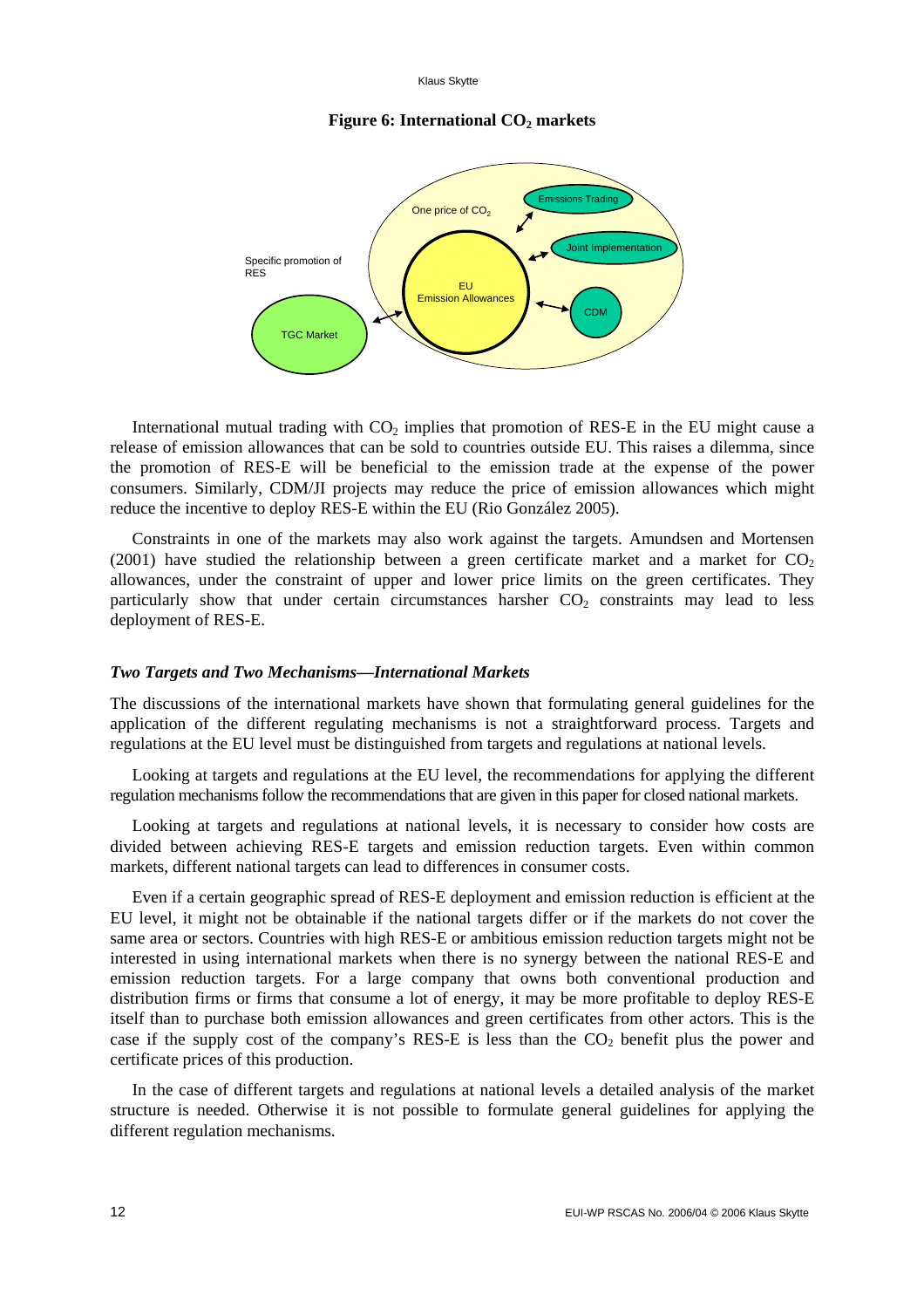## **Final Remarks**

The focus of this paper is on the difficulty of setting goals for RES-E deployment and emission reduction while at the same time minimising consumer prices in an environment where the regulatory mechanisms affect each other and thus the attainment of the specified goals.

The analytical discussions in this paper show that positive synergies do exist between the different regulation mechanisms and the targets of lower consumer prices, a certain amount of RES-E, and emission reduction. Even though each regulation mechanism is originally designed to achieve a specific target, it might also help towards achieving one of the other targets simultaneously.

These synergic effects are mostly seen in a closed market. The effects are attenuated when the markets do not all cover the same geographical area or sectors. Similar observations can be made with other mechanisms. The more targets, mechanisms, sectors and areas there are, the more complex it is to regulate and to obtain synergies between the different mechanisms and targets.

The complexity can be illustrated by comparing four of the main mechanisms within the EU. Tradable emission allowances (TEA), tradable green certificates (TGC), Kyoto mechanisms, and tradable white certificates (TWC) are all mechanisms that are considered to be in line with the liberalisation of the power markets within the EU. However, as illustrated in Table 1, the targets they are designed for differ, as well as the sectors and areas they cover.

| Goal                         | Mechanism                                        | Sectors                                       | Area           |
|------------------------------|--------------------------------------------------|-----------------------------------------------|----------------|
| Low consumer<br>prices       | Supply<br>competition<br>at the power<br>markets | Electricity                                   | EU             |
| <b>RES-E</b>                 | TGC                                              | Electricity                                   | Nat. / bi-nat. |
| $CO2$ and other<br>emissions | <b>TEA</b>                                       | All                                           | EU             |
| $CO2$ and other<br>emissions | Kyoto                                            | All                                           | World          |
| Efficiency /<br>Consumption  | TWC                                              | Energy:<br>Electricity, heat,<br>natural gas, | Nat./EU        |

## **Table 1: Different Mechanisms and Markets**

With the current design of these mechanisms it might be hard to find synergies between them.

This calls for common markets *and* targets within the EU. Common markets are enough to ensure that the RES-E and emission reduction goals are achieved effectively. When all markets cover the same geographical areas and sectors, we observe the same effects as with national markets when using common regulation. However, without common targets, consumer prices (burden sharing) will vary between the Member States.

With the different national RES-E targets that are set for each of the EU-15 Member States (EU Directive 2001/77/EC) and with the different greenhouse gas reduction targets for each Member State (2002/358/EC), common regulation mechanisms will have different effects on the consumer prices in each Member State. In other words, the variations in national burden sharing of the regulation costs will depend on the national targets.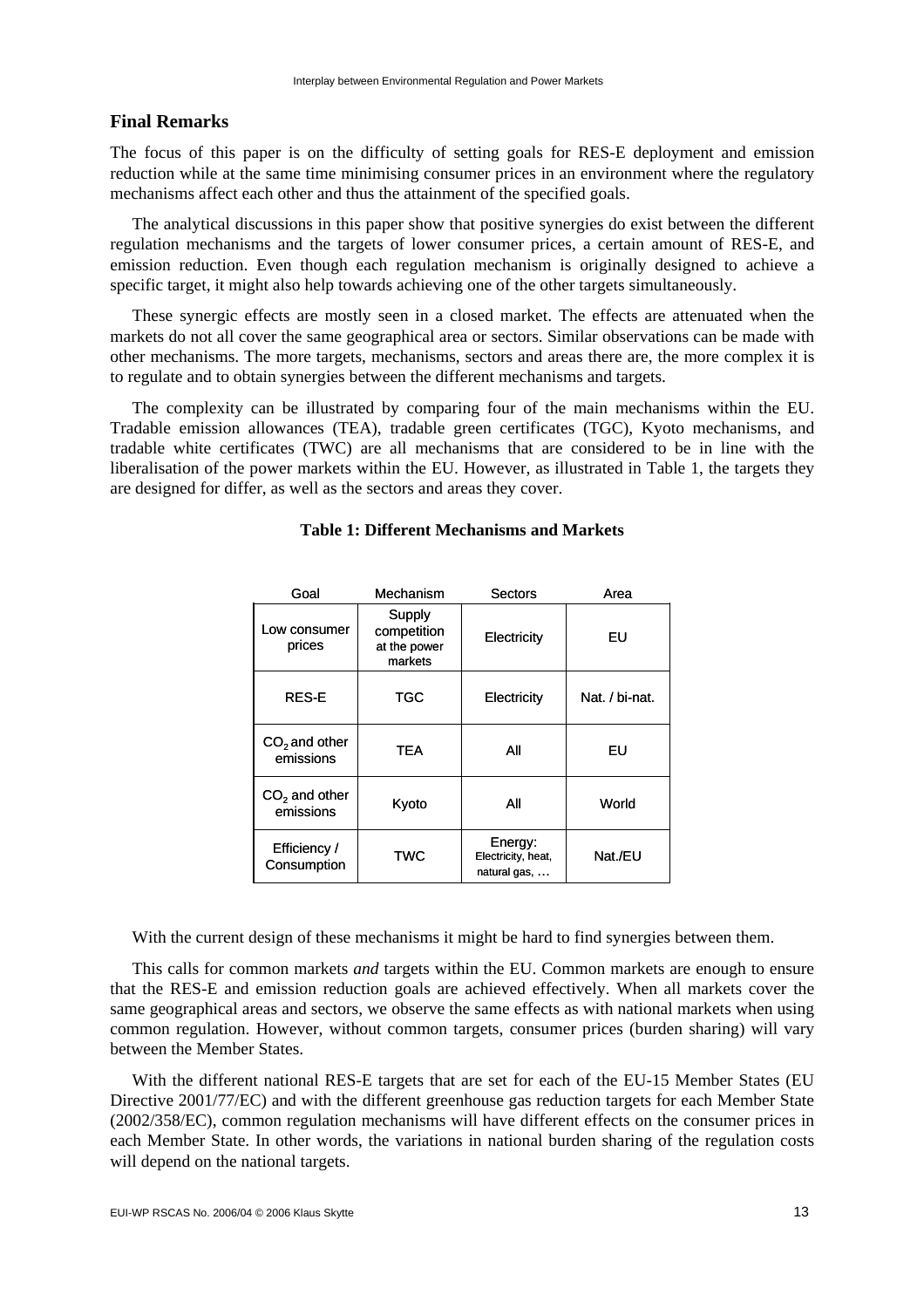Independently of different targets, the RES-E production and the greenhouse gas reduction will take place where it is most economical. When a country has a large RES-E target, the corresponding RES-E production might take place in all Member States and the derived greenhouse gas reduction benefits have to be shared with the other Member States.

The consumer cost and price depend on the different targets. The consumer price will be higher in Member States with large RES-E targets than in Member States with low RES-E targets. Compared with the discussion of Figure 3 the additional cost of having a large RES-E target must be paid by the consumers in the country that maintains the large target whereas the corresponding savings in costs must be shared with the consumers from the other Member States. However, since the saved costs equal the reduction in the conventional producers' revenue, the conventional producers in all Member States pay a part of the costs of using more RES-E. Thereby, the supply competition status of the conventional producers in the country with the large RES-E target is not reduced compared with the other Member States.

With respect to different emission reduction targets, an ambitious national emission reduction goal might result in a corresponding reduction in different Member States, and the increase in the power price and the derived benefits for RES-E have to be shared with the other Member States. The cost of achieving the emission reduction targets will be passed on to the emitting sectors in each Member State in accordance with the individual reduction targets. Thereby, the competition status of the conventional producers in a country with a large emission reduction target is reduced compared with the other Member States. However, the costs of reducing the emissions will affect the power price, which in a common power market will equally affect the consumer price within all Member States. There are thus pros and cons for each of the regulation mechanisms in common markets with different national targets.

A pessimistic reading of the foregoing sections could easily lead to the conclusion that it is almost impossible to regulate and achieve the three goals of low consumer prices, a certain amount of RES-E, and emission reduction when the markets cover different Member States or sectors. However, positive synergic effects still exist at the EU level: A larger share of RES-E will displace an equivalent amount of conventionally based power and thereby lower the amount of emissions from the power sector. When RES-E is given priority through regulation, it splits the power market into a prioritised part and a conventional part. The splitting of the power market makes the power price drop. Thereby, the cost of introducing more RES-E is partly paid by the conventional producers that face lower revenues and partly by the consumers.

Consequently, the RES-E regulation has a positive effect on emission reduction and it might lead to lower consumer prices at the overall EU level. Emission regulation is beneficial for the RES-E target, but it involves higher consumer prices.

The challenge of having RES-E goals, and emission reduction goals while at the same time minimising consumer prices in the EU lies in the fact that the mechanisms at present cover different geographical areas and sectors, and that the targets are set differently within each Member State.

The aim of this paper was not to give a clear-cut solution as to how the regulation mechanisms can be used most advantageously. The aim was to open up for a discussion of the use of different regulation mechanisms in an environment such as the EU power market where the regulatory mechanisms affect each other and thus the attainment of the different goals.

As the discussions in this paper indicate, there are still many issues within this area to be resolved by research. It is my hope that the paper has shed some light on the complexity of this regulation area and that the paper will inspire more researchers to work with this area.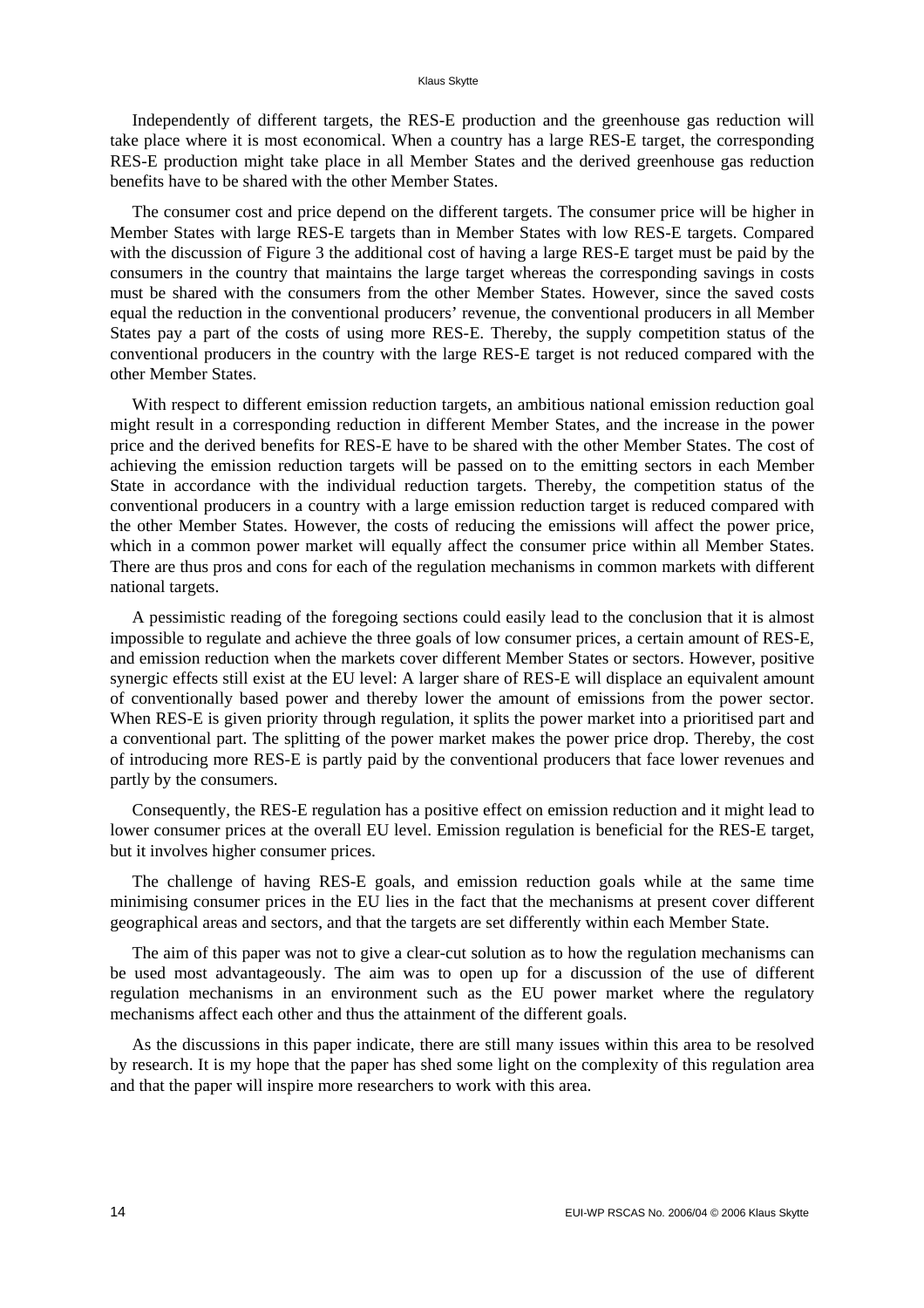## **References**

- Amundsen, E.S. and Mortensen, J.B., *The Danish Green Certificate System: some simple analytical results*. Energy Economics, Volume 23, Issue 5, September 2001, pp. 489-509
- Baumol, W.J. and Oates, W.E. *The use of standards and prices for protection of the environment.* The Swedish Journal of Economics, 1971, Vol. 73, pp. 42-54.
- Boemare, C., Quirion, P. and Sorrell, S., *The evolution of emissions trading in the EU: tensions between national trading schemes and the proposed EU directive*. Climate Policy, Volume 3, Supplement 2, December 2003, pp. S105-S124
- Boots, M., *Green certificates and carbon trading in the Netherlands*. Energy Policy, 2003, Vol. 31, pp. 43–50
- Bye, T., *On the Price and Volume Effects from Green Certificates in the Energy Market.* Discussion Papers, DP 351, Statistics Norway, June 2003, available online http://www.ssb.no
- Bye, T., Olsen, O.J. and Skytte, K., *Grønne sertifikater—design og funksjon.* Report 2002/11, Statistics Norway, 2002, available online http://www.ssb.no
- EU Directive 96/92/EC of the European Parliament and of the Council of 19 December 1996 *concerning common rules for the internal market in electricity.*
- EU Directive 2001/77/EC of the European Parliament and of the Council of 27 September 2001 *on the promotion of electricity from renewable energy sources in the internal electricity market.*
- EU 2002/358/EC, Council Decision 25 April 2002 concerning the *approval, on behalf of the European Community, of the Kyoto Protocol to the United Nations Framework Convention on Climate Change and the joint fulfilment of commitments thereunder*, Official Journal L 130 , 15/05/2002
- EU Directive 2003/54/EC of the European Parliament and of the Council of 26 June 2003 *concerning common rules for the internal market in electricity and repealing Directive 96/92/EC*
- EU Directive 2003/87/EC, of the European Parliament and of the Council of 13 October 2003 *establishing a scheme for greenhouse gas emission allowance trading within the Community and amending Council Directive 96/61/EC*.
- EU Directive 2004/101/EC of the European Parliament and of the Council of 27 October 2004, *amending Directive 2003/87/EC establishing a scheme for greenhouse gas emission allowance trading within the Community, in respect of the Kyoto Protocol's project mechanisms*.
- Finon, D. and P. Menanteau, *The Static and Dynamic Efficiency of Instruments of Promotion of Renewables*, Energy Studies Review, 2003, 12(1), pp. 53-83.
- Hindsberger, M. et al., *Co-existence of electricity, TEP, and TGC markets in the Baltic Sea Region*, Energy Policy (2003), Vol. 31, pp. 85-96.
- Hohmeyer, O. *Social cost of energy consumption*, a report prepared under contract for the Commission of the European Communities. Berlin: Springer Verlag, 1988.
- Jensen, S.G. and Skytte, K., *Interaction between the power and green certificate markets*. Energy Policy (2002) Vol. 30, Issue 5, pp. 425-435.
- Jensen, S.G. and Skytte, K., *Simultaneous attainment of energy goals by means of green certificates and emission permits.* Energy Policy (2003) Vol. 31, pp. 63-71
- Jepma, C.J., *The EU emissions trading scheme (ETS): how linked to JI/CDM?* Climate Policy, Volume 3, Issue 1, 1st Quarter 2003, pp. 89-94